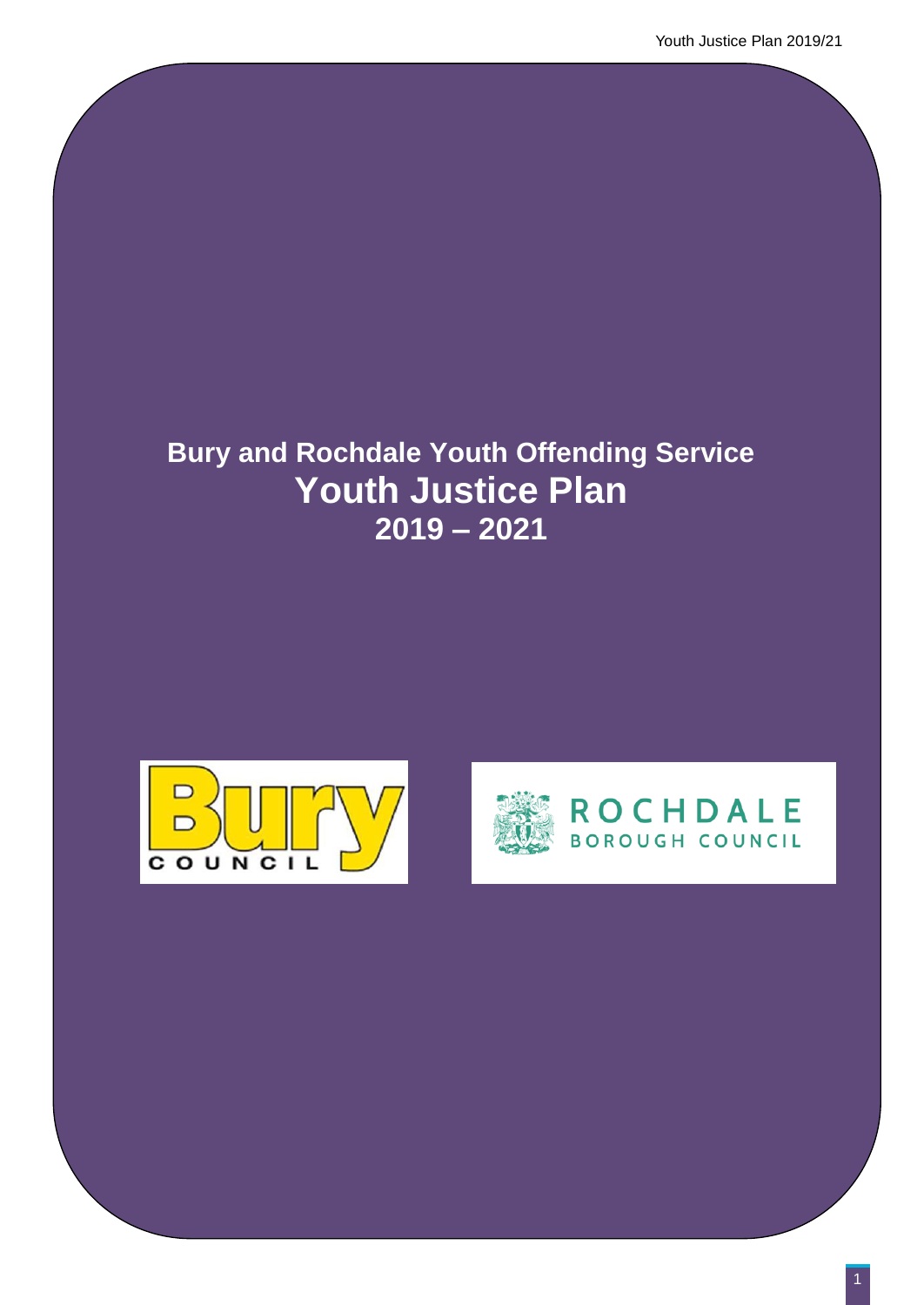## Foreword

Bury and Rochdale YOS was formed in 2014. Since then we have developed an experienced and stable multi agency staff team committed to delivering innovative and high quality services across both boroughs.

The work of the Youth Offending Service, alongside the YOS partnership and other changes across Bury and Rochdale has, since our inception in 2014, seen the number of young people entering the criminal justice system reduce by around 33% and the number of custodial sentences almost halve.

An increased number of young people have been diverted away from the criminal justice system receiving the interventions that they need to make behavioural changes to avoid further offending, thus making neighbourhoods and communities' safer places to live and work, whilst avoiding unnecessary criminalisation.

As a Board we welcome YJB's commitment to a Child First strategy and approach towards addressing youth crime and the revisions to National Standards with the emphasis on Quality Assurance that the YJB have asked the partnership to undertake in relation to those standards. This will help drive local practice over the coming year, underpinned by Child First principles.

Bury and Rochdale YOS are active partners in intervening and reducing the risk of children linked to Criminal Exploitation, Complex Safeguarding and Serious Youth Violence. This includes a strong prevention offer, as well as proactive partnership interventions with those children identified as experiencing exploitation to keep them safe.

In the context of austerity the YOS has worked hard to develop efficiencies and partnerships with others to maximise reach and influence with young people at risk of reoffending. To that end, it continues to work in close collaboration with other council services and partnership agencies to deliver best outcomes for children, young people and families and the local community.

Disproportionality remains under active review, in particular the overrepresentation of children who are excluded from mainstream schools as well cared for children within the youth justice cohort and this needs to be a focus of our work in the coming year.

We know that for most young people their involvement with the youth justice system is short and the proportionate interventions they receive mean that they will go on to do well in learning and employments and become active citizens with voice and influence. For those, whose involvement can be longer we recognise the often complex safeguarding issues that need addressing alongside the presenting behaviour.

We can be proud of our achievements with young people, but there is still much work collectively to do across the partnership. Our service improvement plan in Appendix 4 lays out the main focus for service improvement work over the year ahead.

Gail Hopper and Karen Dolton

Chairs of Bury and Rochdale Youth Offending Service Management Board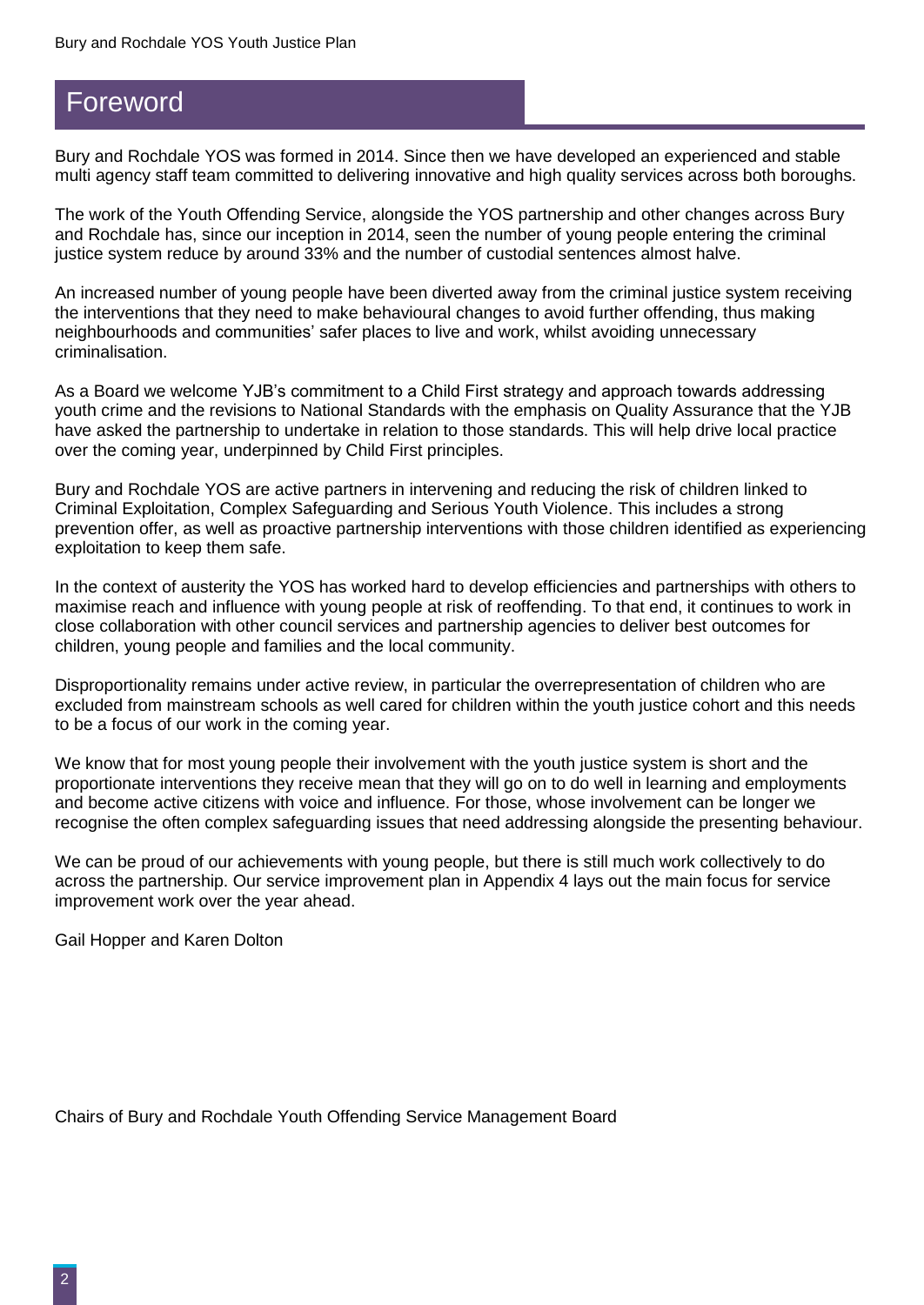# **Contents**

| <b>Executive Summary</b>                                        | $\overline{4}$                                        |
|-----------------------------------------------------------------|-------------------------------------------------------|
| Introduction                                                    | $\overline{7}$                                        |
| <b>Structures and Governance</b>                                | 9                                                     |
| Resources and Value for Money                                   | 11                                                    |
| <b>Partnership Arrangements</b>                                 | 15                                                    |
| Risks to Future Delivery against Youth Justice Outcome Measures | 16                                                    |
| Appendix 1: Approval of Strategic Plan                          | 18                                                    |
| Appendix 2: Review of Performance Against the Key Indicators    | 19                                                    |
| Appendix 3: Bury & Rochdale YOS Budget 2019/20                  | 22                                                    |
| Appendix 4: Service Improvement Plan 2019/20                    | 23                                                    |
| Appendix 5: Service Structure 2019/20                           | 25                                                    |
|                                                                 | 26                                                    |
| <b>Appendix 7: Contact Details</b>                              | 27                                                    |
|                                                                 | Appendix 6: Bury and Rochdale YOS Statutory Functions |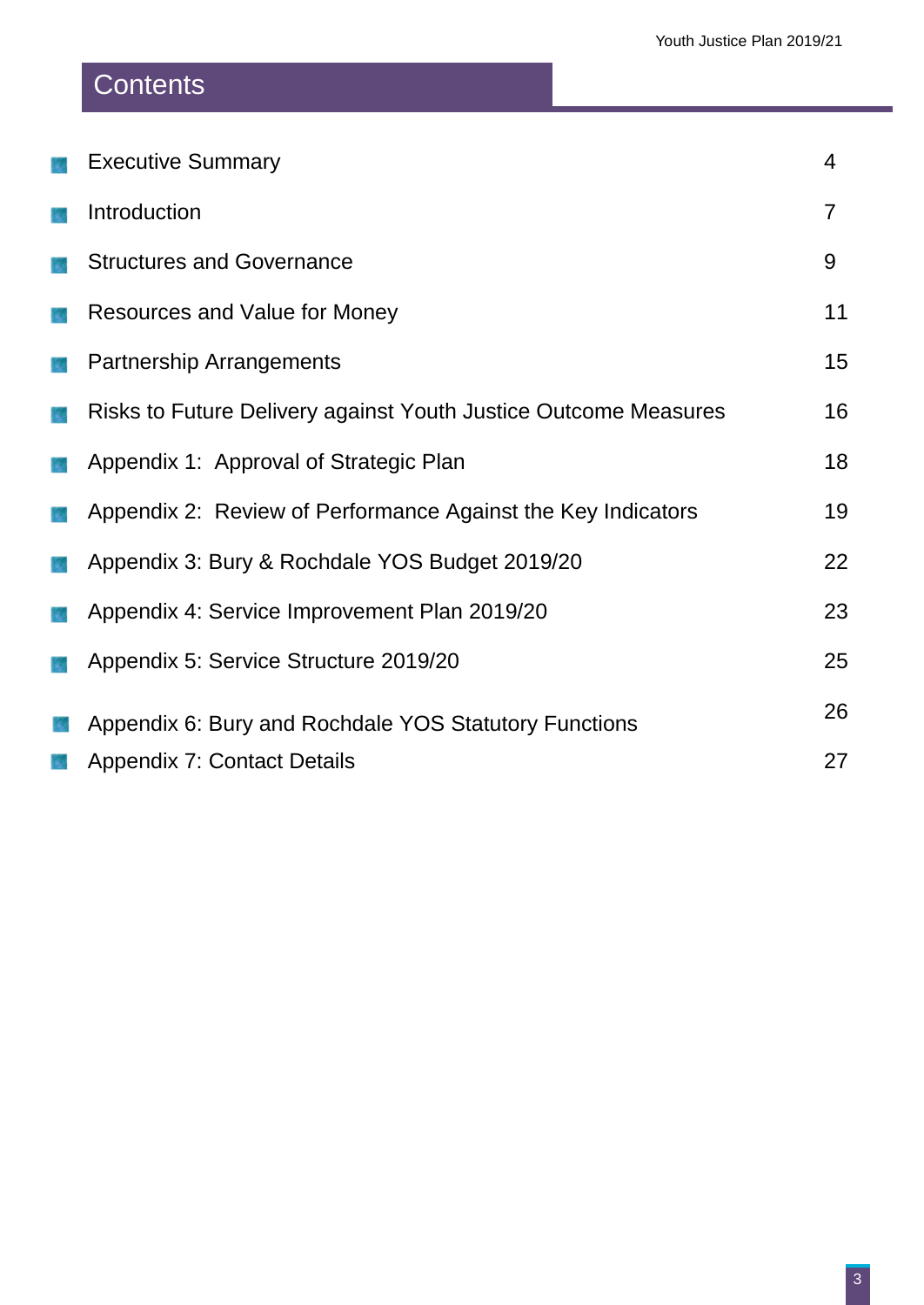### Executive Summary

The Youth Justice Plan 2019/20 highlights work done to date, and key achievements and outcomes for 2018/19. It outlines key priorities, budget, staffing, service developments and the service improvement plan for 2019/20.

#### **Our Key Achievements:**

#### **1. National Outcome Measures 2018/19**

**Reducing First Time Entrants to the Youth Justice System (FTEs):** 

Between January 2018 and December 2018 the rate of FTEs per 100,000 10-17 years population across Bury and Rochdale is 222, which is slightly lower than the national average rate of 236. The Bury and Rochdale rate is also marginally lower than the North West average at 243.

#### **Reducing Re-offending**

Ministry of Justice (MoJ) data (July 2016 – June 2017 cohort) shows a re-offending rate of 40.3% which is an impressive 4.7% reduction compared to the previous year. This is very slightly higher than the national average rate of 40.1% but significantly lower than the North West average rate of 41.4%. Given the consistently reducing size of the cohort of young people entering the youth justice system, the reoffending figure can vary considerably when compared to previous years.

#### **Reducing the Use of Custody Custodial Sentences:**

The Bury and Rochdale YOS performance has regrettably worsened compared to previous years with a rate per 1,000 10-17 years of 0.40 during April – March 2019. This is higher than both the National and North West averages with rates of 0.31 and 0.37 respectively. On each occasion that a young person is sentenced to custody, the work of Bury and Rochdale YOS is reviewed to ensure all appropriate work was undertaken to offer robust community alternatives and to develop learning. We expect this approach to reduce custodial sentences over the coming year.

#### **Remand Bed Nights: 1048**

There has been a 24.2% increase on the previous year. There has been an increase in both the number of young people being remanded to youth detention accommodation and the number of episodes when compared to the previous year. The data has limited statistical significance with the number of individuals being remanded increasing to 13 (from 12 last year) but the number of episodes was more marked increasing to 16 from 13 last year. Bury & Rochdale YOS will proactively offer suitable bail packages, including ISS bail, wherever appropriate.

**Appendix 2** provides further detail to illustrate the above information.

#### **2. Work With Victims:**

Our work with the victims of youth crime has engaged over 123 victims of young people who have offended. Victims are offered a range of services including face to face meetings with young people, shuttle mediation, letters of explanation and update letters. Victims are consulted in relation to Release on Temporary Licence and licence conditions. All young people on statutory orders undertake a minimum of two sessions in relation to victim awareness. Last year young people undertook 1027 hours of reparation and raised more than £300 for local homelessness projects.

#### **3. Targeting those young people committing the most offences**

The Service has continued to prioritise our work with young people who are persistently offending. The Service operates an enhanced, intensive, case management model for this cohort of young people. All young people considered high risk in any domain (risk of serious harm, risk of offending, safeguarding risks) are automatically referred to the Case Planning Forum. Chaired by a manager, and including partners where relevant, each case is reviewed to ensure that all partners understand the risks assessed at this time and are clear about the plans to mitigate the risk. Last year the YOS held 88 case Planning Forums involving 50 young people. In addition the YOS works closely with the Complex Safeguarding Teams in both Bury and Rochdale to ensure that young people at risk of Child Criminal Exploitation, Child Sexual Exploitation and other risks are worked with intensively. The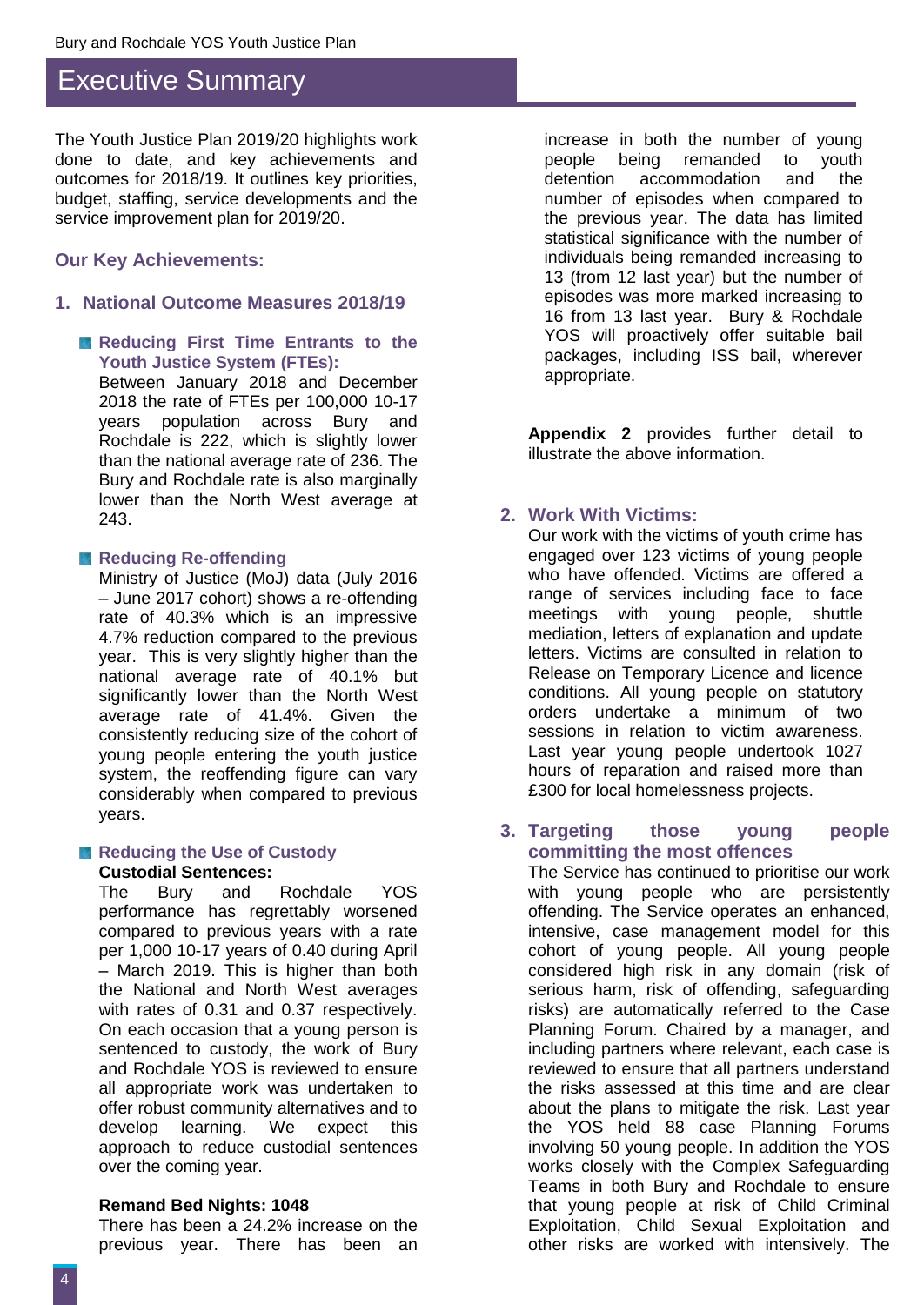YOS has seconded a Youth Justice Worker to Rochdale complex safeguarding team which includes trauma informed recovery as part of its case management model. Bury has recently set up a Complex Safeguarding Team and the YOS is in process of agreeing a contribution to

**The work carried out during 2018/19 which has supported our Key Achievements has been:-** 

#### **Reducing First Time Entrants (FTEs)**

- Reviewed the assessment tool used for young people subject to an out of court disposal.
- Introduced the availability of a variety of pre court disposals
- Introduced a revised decision making panel process through which out of court disposals are considered in conjunction with our policing teams and victim officers
- Joined locality family support panels to offer YOS services in the context of whole family interventions
- Introduced a schools prevention programme, providing a range of modules for young people identified by schools
- Developed a range of quality assurance processes including the QA of out of court disposals

#### **Reducing Re-offending**

- Ensured that all intervention plans, where appropriate, are developed in conjunction with other planning processes across Bury and Rochdale Children's services
- Continued to work with colleagues in residential homes (in house and privately run) to reduce offending by Looked After Children (LAC);
- Developed and refined our Case Planning Forum ensuring regular management and multi-agency oversight of those deemed to be high risk of reoffending
- Introduced and refined pre-breach meetings and a compliance panel
- Seconded a YOS officer to Rochdale Complex Safeguarding Team and developed linkages with Operation Bohemia, Prevent, Channel and Integrated Offender Management to improve safeguarding and the targeting of intervention for high risk offenders.
- Following a MAPPA SCR in Rochdale, reviewed and revised the application of the transition protocol with NPS
- Introduced revised quality assurance processes.
- Bury and Rochdale YOS have named substance misuse workers who are trauma informed in their delivery of specialist treatment interventions.

this. The YOS continues to contribute to Operation Bohemia, targeting persistent antisocial behaviour and also contributes to the Integrated Offender Management arrangements across Bury and Rochdale

#### **Reducing Use of Custody**

- Reviewed all cases, including a National Standards Audit where a custodial sentence was imposed and looked for learning opportunities;
- Received feedback from Magistrates in respect of the service provided by Bury and Rochdale YOS;
- Maintained a 6 day per week service, including experienced court officers available for Saturdays and Bank Holiday special courts;
- Maintained dedicated management cover for a 6 days per week service.
- Introduced pre-breach and compliance panels for all statutory orders including licences.

#### **Work with Victims, including Young Victims**

- Continued to improve the involvement of victims in deciding the type of reparation work to be undertaken;
- Reviewed and amended processes to improve the service we offer to victims and young people who offend through our restorative justice work;
- Maintained a specialist Victim Liaison officer worker to support victims of youth crime;
- Delivering our work in the communities where young people and families live;
- Delivering 1,027 hours of court ordered reparation/ unpaid work, where appropriate informed by the wishes and feelings of victims.

#### **In 2019/20 we will:**

- Maintain the low level of First Time Entrants to the Youth Justice System;
- Reduce re-offending by young people;
- Reduce the use of custody for both sentenced and remanded young people.

#### **By:**

- Embedding an evidence based *Child First* vision & approach across the whole youth justice system & partnership in Bury & Rochdale, including consulting on the nomenclature of the current service
- Putting victims, including young victims, and restorative justice at the heart of everything we do;
- Diverting children & young people from the formal youth justice system wherever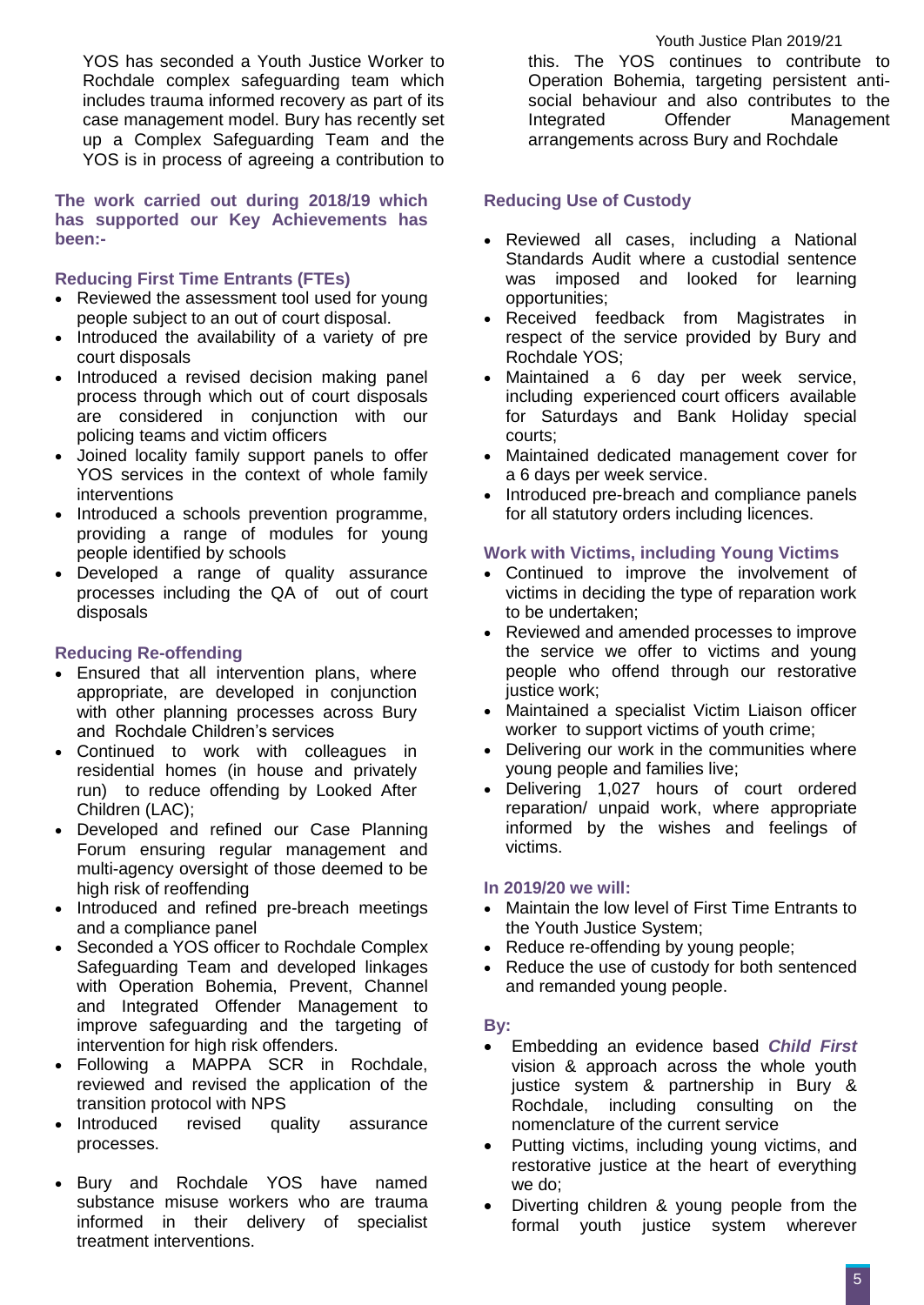Bury and Rochdale YOS Youth Justice Plan appropriate through effective prevention & use of out of court disposals

- Responding to the overrepresentation of white males and cared for children & young people known to Bury & Rochdale YOS
- Reducing re-offending by targeting our resources on those children & young people committing the most offences and improving their engagement in opportunities for education, employment and training;
- Working effectively with partners to prevent children committing, or experiencing, serious youth violence, including weapon crime
- Working effectively with partners to identify early and safeguard children & young people at risk of, or experiencing, child exploitation, including county lines. This will be informed by our recent (June 2019) child exploitation mapping exercise.
- Revising our health & education pathway and offers for children & young people known to the youth justice system
- Ensuring we have robust quality assurance and staff management processes in place and a skilled management team to manage these processes;
- Undertaking a National Standards audit across out of court disposals, statutory court work and custody
- Reviewing our adherence to the National Probation Service transition protocol and transition arrangements
- Ensuring that we listen and respond to what young people and their families are telling us;
- Improving how we communicate with children & young people and the interventions we do with them;

See **Appendix 4** (Service Improvement Plan 2019/20) for more detail.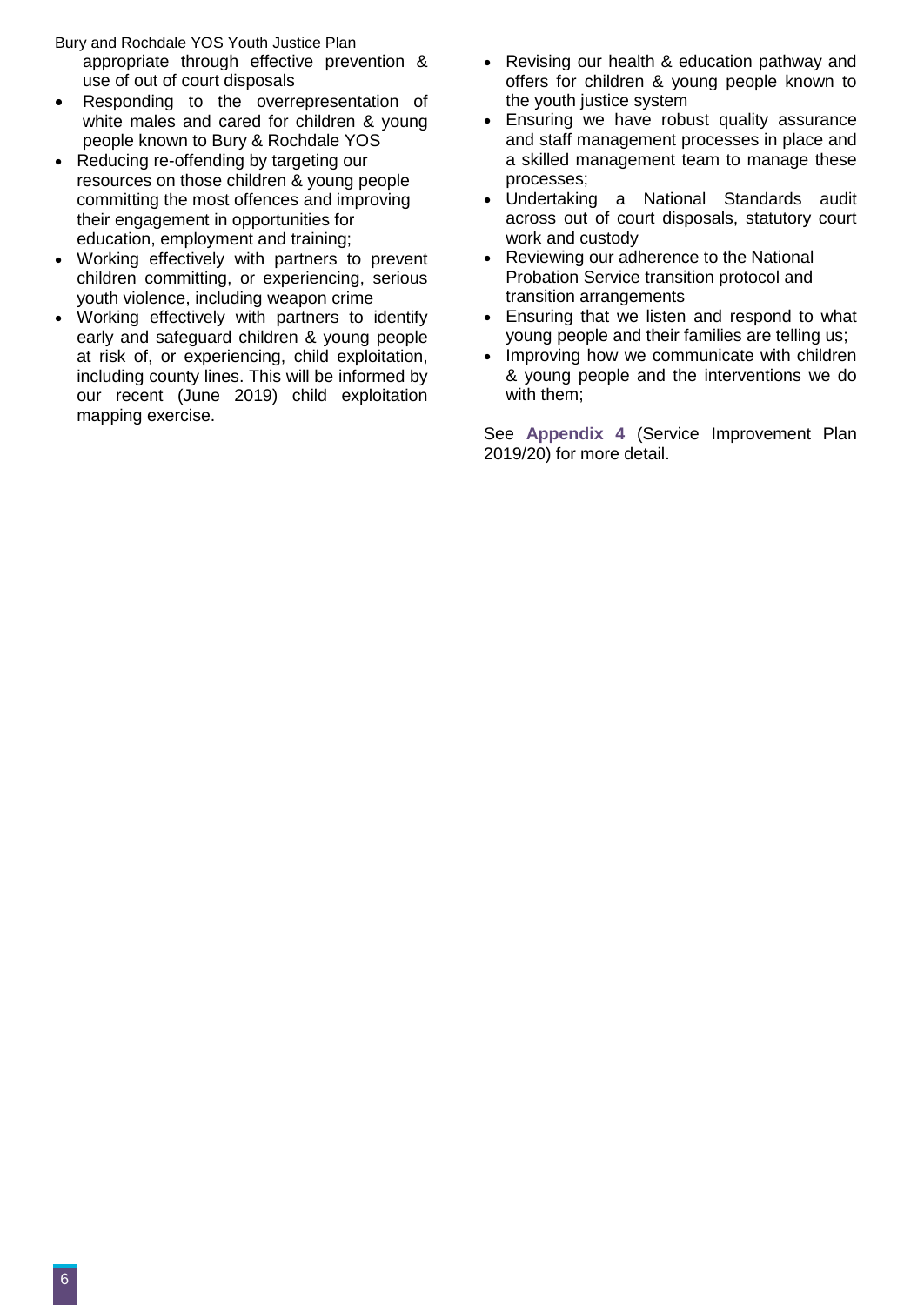## Introduction

Youth Offending Teams (YOTs) are statutory partnerships, established under the Crime and Disorder Act 1998, with the principal aim of preventing offending by children and young people. Local Authorities are responsible for establishing a Youth Offending Team within their area. Police, National Probation Service and Clinical Commissioning Groups (CCGs) are statutorily required to assist in their funding and operation.

Local Authorities continue to have a statutory duty to submit an annual youth justice plan relating to their provision of youth justice services. Section 40 of the Crime and Disorder Act 1998, sets out the youth offending partnership's responsibilities in producing this plan. It states that it is the duty of each local authority, after consultation with the partner agencies, to formulate and implement a statutory annual youth justice plan setting out:

- How youth justice services in their area are to be provided and funded;
- How the Youth Offending Service (YOS) will be composed and funded, how it will operate, and what functions it will carry out.

Statutory requirements placed on the YOS and the Management Board include:

- Complying with the requirements laid out in s.38 to 40 of the Crime and Disorder Act 1998, and other relevant sections of the Act;
- Complying with National Standards for Youth Justice (including returning the annual NS audit).
- Submitting required data to the YJB in accordance with the relevant YJB data recording guidance;
- Ensuring appropriate methods are used to transfer data within the youth justice system.

#### **Bury and Rochdale Youth Offending Service**

Bury and Rochdale Youth Offending Service was formed in 2014. It is chaired on a rotating basis between the Directors of Children's Services for Bury and Rochdale. Partnership members are drawn from across Bury and Rochdale. Active links are maintained at both strategic and operational level to Criminal Justice, Community Safety, Safeguarding Boards and Children, Young People and Families boards.

The Service is represented at strategic level in a range of key partnerships (e.g. Children and Families Partnership, Voluntary sector, Bury Community Safety Partnership, Rochdale Community Safety Partnership, Safeguarding Children's Boards, and a number of Greater Manchester Authority partnerships including court users and complex safeguarding.

#### **Strategic Purpose of Bury and Rochdale YOS**

- To prevent re-offending by children and young people;
- To reduce First Time Entrants (FTEs) to the youth justice system;
- To be achieved by delivering specialist interventions;
- Underpinned by safeguarding and public protection.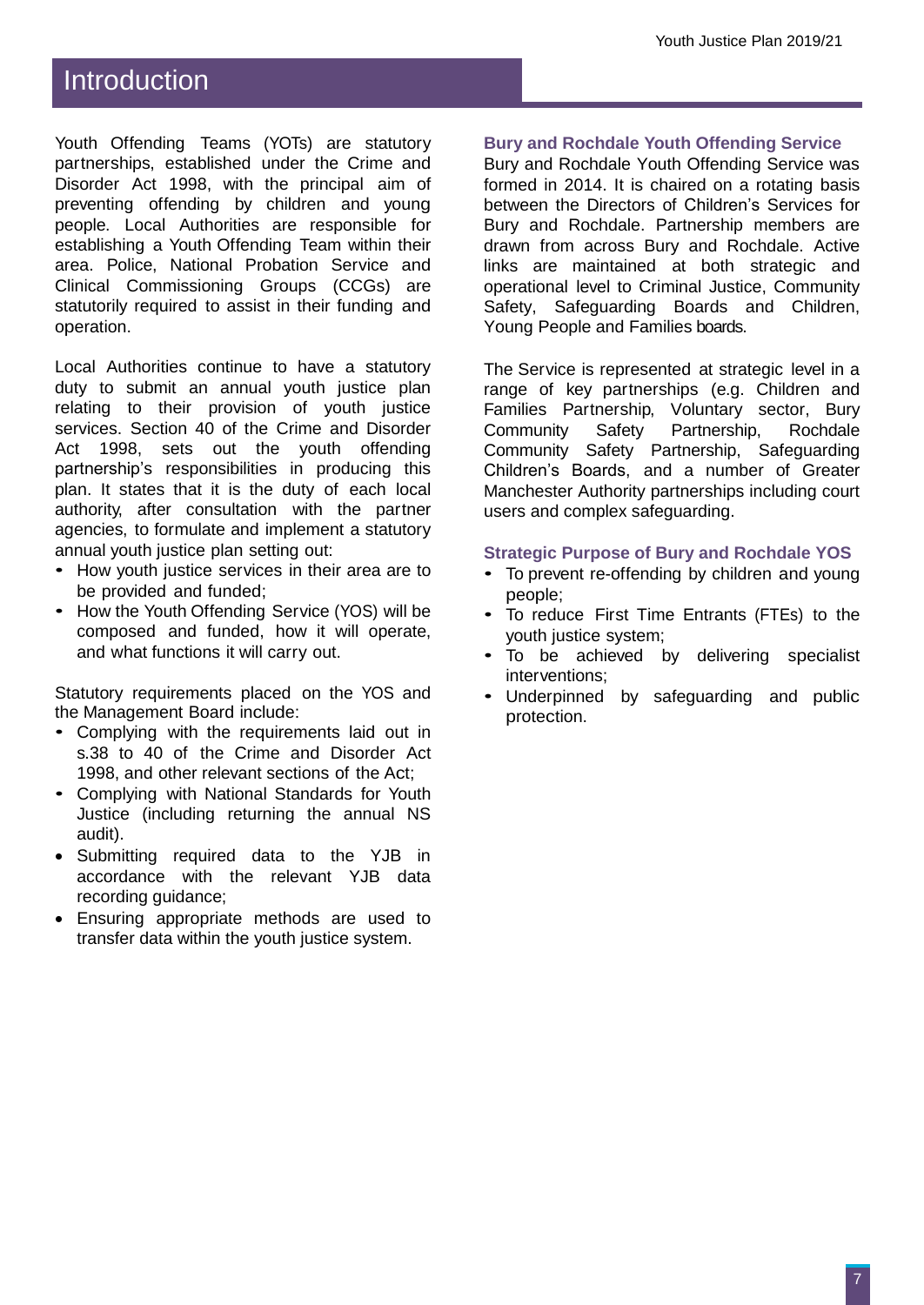Bury and Rochdale YOS Youth Justice Plan

For 2019/20, Bury and Rochdale YOS priority focus is on the following four outcome areas:

- reducing first time entrants
- reducing re-offending
- reducing the use of custody (both sentenced and remanded)
- Ensuring public protection/safeguarding by providing specialist interventions.

We will look to achieve improved outcomes in these core areas by seeking to embed a *Child First* vision & approach across the whole youth justice system & partnership in Bury & Rochdale. In practice, this will mean:

- Prioritising the best interests of children involved in the youth justice system, recognising their particular needs, capacities, rights & potential. Work will be child-focused & developmentally informed.
- Promoting children's individual strengths & capacities so that they develop positive identities that sustain desistance, leading to safer communities & fewer victims. Work will be built on supportive relationships that empower children to fulfil their potential
- Encouraging & supporting children's active participation, engagement & wider social inclusion (including health & education) to promote improved safeguarding & desistance.
- Promoting a childhood removed from the justice system, using pro-active prevention, diversion & proportionate intervention. Work will seek to minimise criminogenic stigma from contact with the system and support successful transitions to adulthood.

This approach will be informed and enhanced by robust quality assurance processes, children, family and victim engagement and feedback and effective targeting of resources to address persistent offending, disproportionality, serious youth violence and all forms of child exploitation, as outlined in our Service Improvement Plan 2019/20 (see appendix 4)

See Appendix 4: Service Improvement Plan 2019/20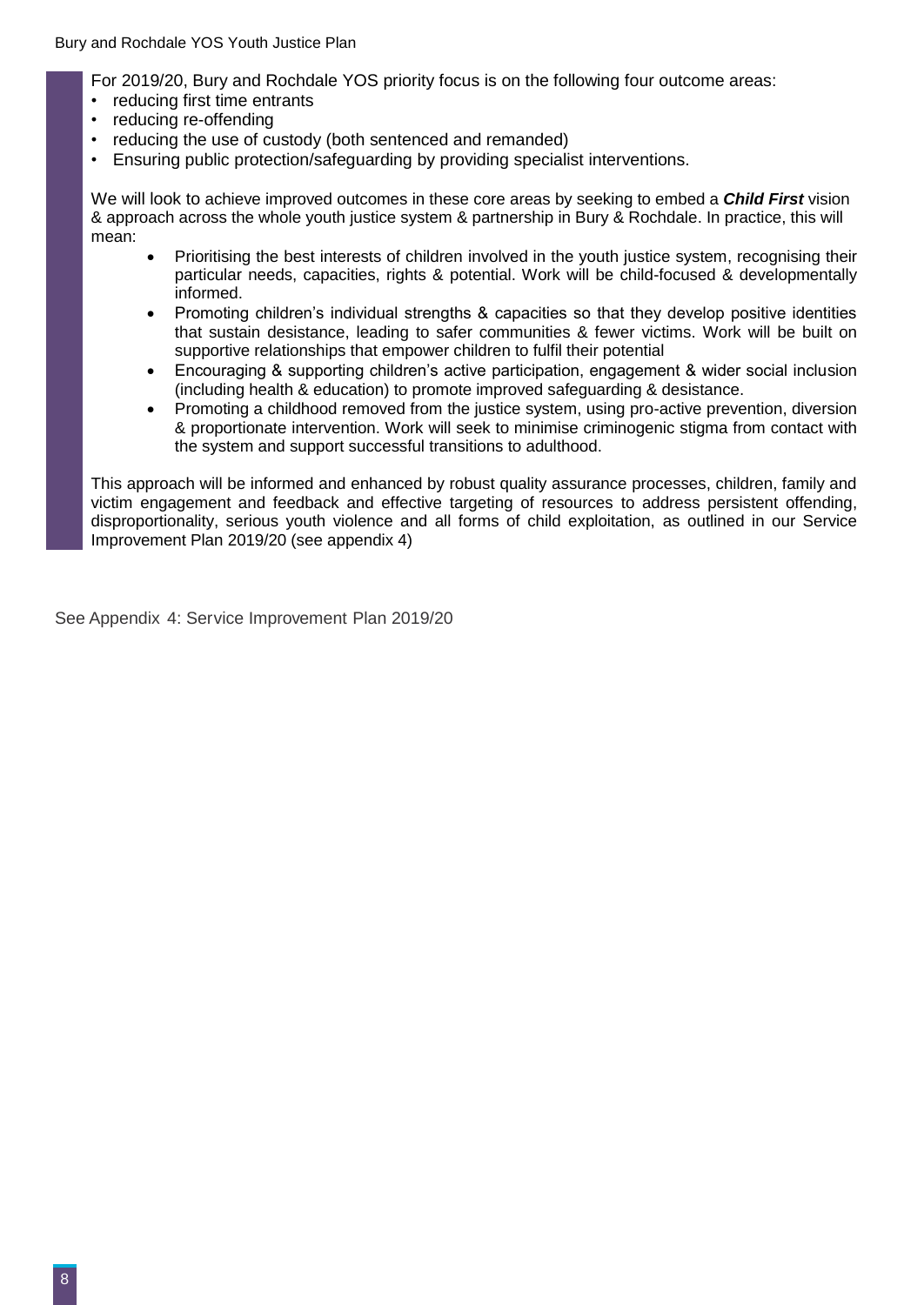## Structure and Governance

#### **Governance – Management Board**

Bury and Rochdale Youth Offending Service is accountable to a multi-agency Management Board, chaired on a rotating basis by the Directors of Children's Service for Bury Borough Council and the Director of Children's Services for Rochdale Borough Council*.* The membership and terms of reference of the Management Board are reviewed annually. Membership is at appropriate Senior Officer level.

The Management Board consists of:

- Bury Children's Services (Director & Assistant Director)
- Rochdale Children's Services (Director and Assistant Director, Head of Service Cared4Children & YOS)
- Greater Manchester Police (Chief Inspector)
- National Probation Service (Assistant Chief Officer)
- Community Rehabilitation Company (Assistant Chief Executive)
- Pennine Care Foundation Trust
- Public Health (Bury)
- Connexions (Bury)
- Head of School Improvement (Rochdale)
- Positive Steps (Rochdale)
- Early Break (Area Manager)
- Youth Justice Board

Membership, attendance and governance are reviewed annually to ensure they remain robust

The Management Board ensures it has appropriate links with other partnerships by requiring members of the Board to report on the work of those partnerships of which they are a member. As members of the Management Board

are also members of an appropriate range of other partnerships it is an expectation that they promote youth justice as a priority across the wider partnership arena.

The YOS Manager and Chair of the Management Board provide regular formal reports and updates in relation to performance and impact to a range of partnerships including Rochdale Safer<br>Communities Partnership. Burv Safer Partnership, Bury Communities Partnership, Bury Safeguarding Children's Board, Rochdale Safeguarding Children's Board, Rochdale Corporate Parenting Board and Overview and Scrutiny Committees.

The Management Board ensures Bury and Rochdale Youth Offending service can deliver effective youth justice services and improve outcomes for young people by:

- Providing clear performance oversight, challenge and direction and seek assurances in response to revised national standards;
- Challenge partners, including board attendance
- Receiving regular budget reports;
- **Ensuring the service is adequately resourced;**
- Providing clear governance and accountability;
- Reviewing the statutory partners' budget contribution to Bury and Rochdale Youth Offending Service;
- **Ensuring links to the various partnerships** external to Bury and Rochdale Youth Offending Service

This is achieved by providing:

- Strategic oversight, challenge and direction;
- Support;
- Partnership working;
- Planning and resource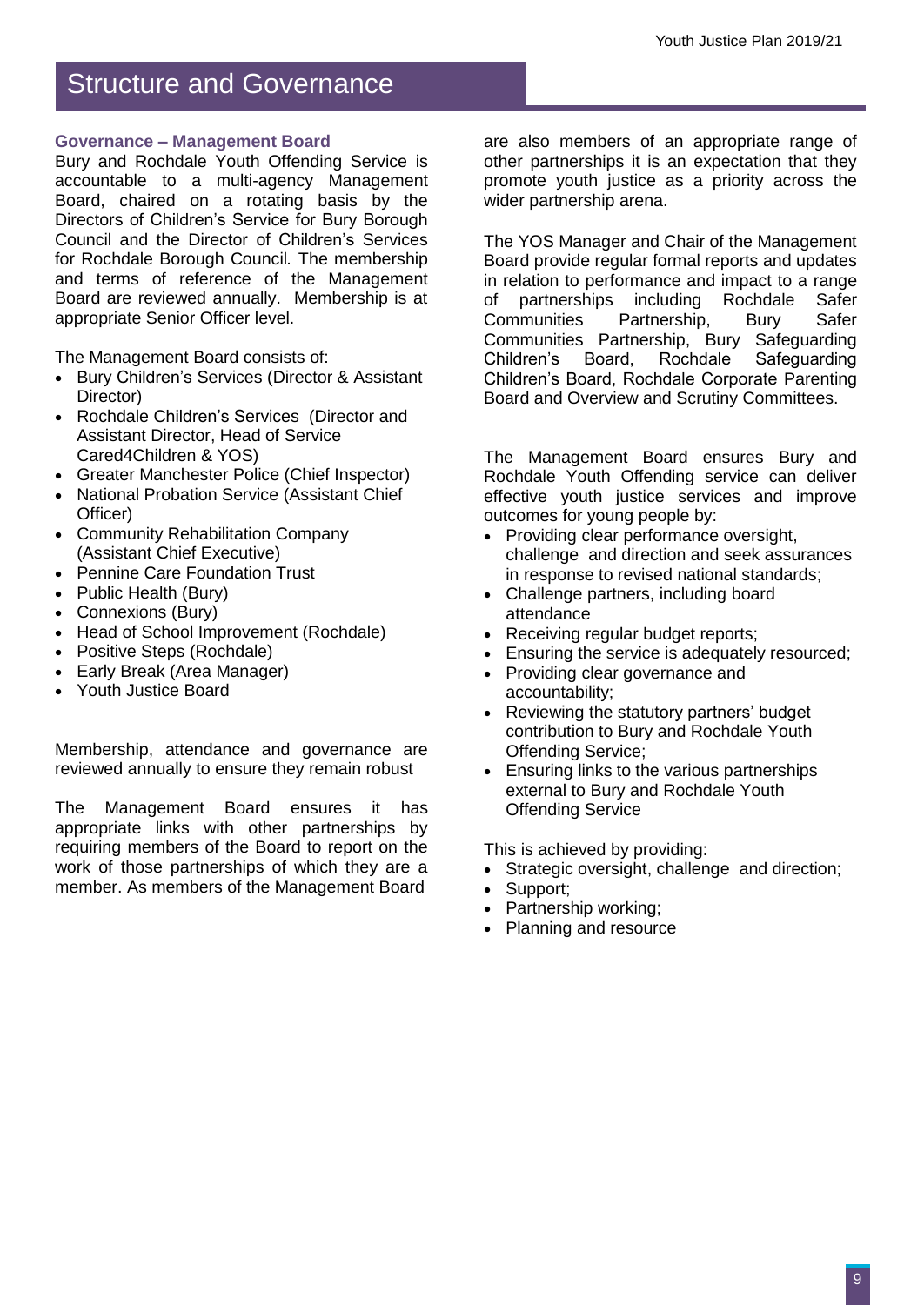#### **Structures**

Bury and Rochdale YOS is hosted by Rochdale Borough Council under a SLA and is part of Children's Services Directorate. The Head of YOS is line managed by the Assistant Director of Children's Services (Rochdale) and also sits on the YOS Management Board. The Head of the YOS also has responsibility for cared for children (looked after children) and is part of the children's social care senior management team.

#### **Reducing Youth Crime – Integrated Strategic Planning**

The primary focus of Bury and Rochdale Youth Offending Services – preventing re-offending by young people, reducing first time entrants to the Youth Justice System and reducing the use of custody – is fully integrated into the following strategic plans/strategies across the two boroughs:

- Bury Children's and Young Peoples Plan
- Rochdale Children's and Young Peoples plan
- Bury Community Safety Plan
- Rochdale Community Safety Plan
- Bury Council Plan
- Rochdale Council Plan
- Rochdale Reducing Re-Offending Strategy
- GM Drug and Alcohol Strategy 2019 2021

• Early Help Strategy;

Bury and Rochdale Youth Offending Service has developed links across health but there is more to do. Speech and Language screening takes place across all young people, but there are differential pathways across the two boroughs. Completing a further Health Needs assessment of young people who offend and further consideration of the points of access is a priority

Bury and Rochdale YOS have close linkages with Complex Safeguarding. Each borough has local arrangements for responding to young people at risk of child sexual exploitation and child criminal exploitation, which includes the secondment of a youth offending service officer to the Rochdale Complex Safeguarding Team. In addition we work closely with the Greater Manchester Complex Safeguarding team, and the strategic approach across GM is chaired by the Rochdale Director of Children's Services. Bury and Rochdale YOS are also part of each Boroughs response to reducing Serious Youth violence.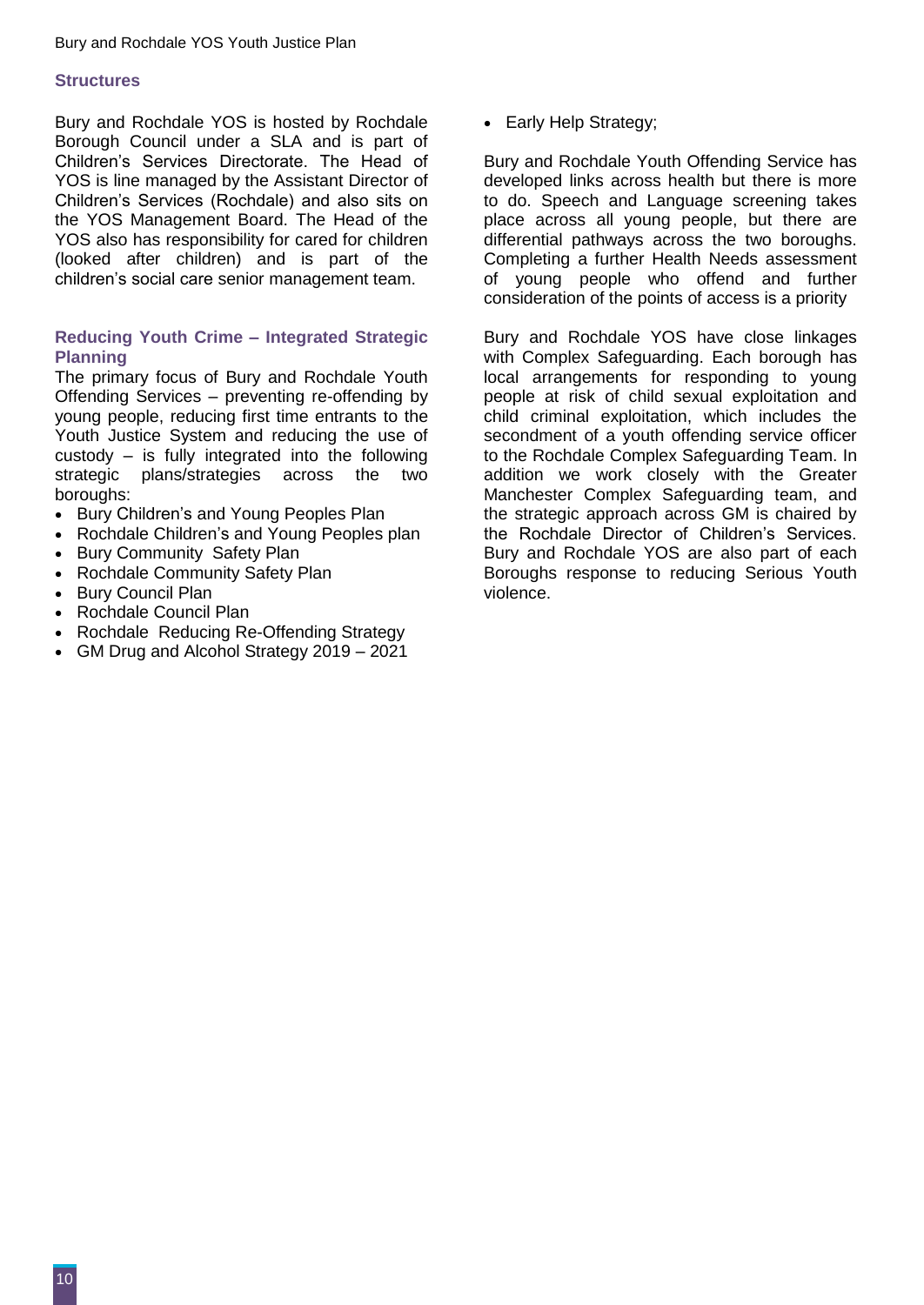## Resources and Value for Money

Bury and Rochdale Youth Offending service is committed to the following principles:

- Prioritising front line delivery and core services to young people and partners;
- Continuous quality improvement to improve practice with and outcomes for young people, victims and communities;
- Ensuring young people are safeguarded and risk is managed;
- Ensuring that Value for Money by using our time and resources wisely.

These underpin all our work in respect of budgetary management. Financial management is underpinned by regular budget reports to the Management Board and the Head of YOS meets monthly with finance colleagues.

#### **Budget 2019/20**

Bury and Rochdale Youth Offending Service budget comprises partnership funding, YJB funding and specific grant funding. The budget allocation is reviewed annually by Bury and Rochdale YOS Management Board and all partners (Police, Probation, Health through CCGs and Local Authority) agree funding and secondment contributions for the following year.

Bury and Rochdale YOS pooled budget for 2019/20 is £1,875,988

A detailed budget breakdown can be found at Appendix 3.

#### **YJB Grant Funding 2019/20**

- The YJB provides a Youth Justice (YOT) Grant (England) separately to both Bury and Rochdale which form part of the Bury and Rochdale YOS pooled budget.
- Youth Justice (YOT) Grant (England)
- Remands to Youth Detention Accommodation (RYDA) Grant

Both grants are ring-fenced to youth justice services. The entire Rochdale Grant is passported to the Youth Offending service and Bury provide an agreed configuration.

#### **Allocation £482,432 and Bury Allocation £267,767**

The ring-fenced grant is provided by the YJB to local authorities 'for the purposes of the operation of the youth justice system and the provision of youth justice services' ('Youth Justice Plans: YJB Practice Note for Youth Offending Service Partnerships', YJB, May 2017). The grant may only be used by the Local Authority to fund its Youth Offending Team with a view to achieving the following outcomes:

- Reduction in youth re-offending;
- Reduction in the numbers of first time entrants to the Youth Justice System;
- Reduction in the use of the youth custody;
- Effective public protection;
- Effective safequarding.

The YJ Grant is used as part of Bury and Rochdale Youth Offending Service pooled budget (see Appendix 3). This supports delivery of our Service Improvement Plan 2019/20 which focuses on the YJB key outcome measures.

Uncertainty caused by late notification of YJB grants, as is the case this year, causes problems in respect of business planning.

#### **Remands to Youth Detention Accommodation: Rochdale Allocation £132,265 and Bury Allocation £87,100**

The full cost of all remand bed nights is the responsibility of the local authority. The grant is for bed nights in Young Offenders Institutions (YOI) only. Bury and Rochdale Councils continue to separately manage their remand budgets but the role of the board is to collectively monitor, analyse and challenge performance related to remands to youth detention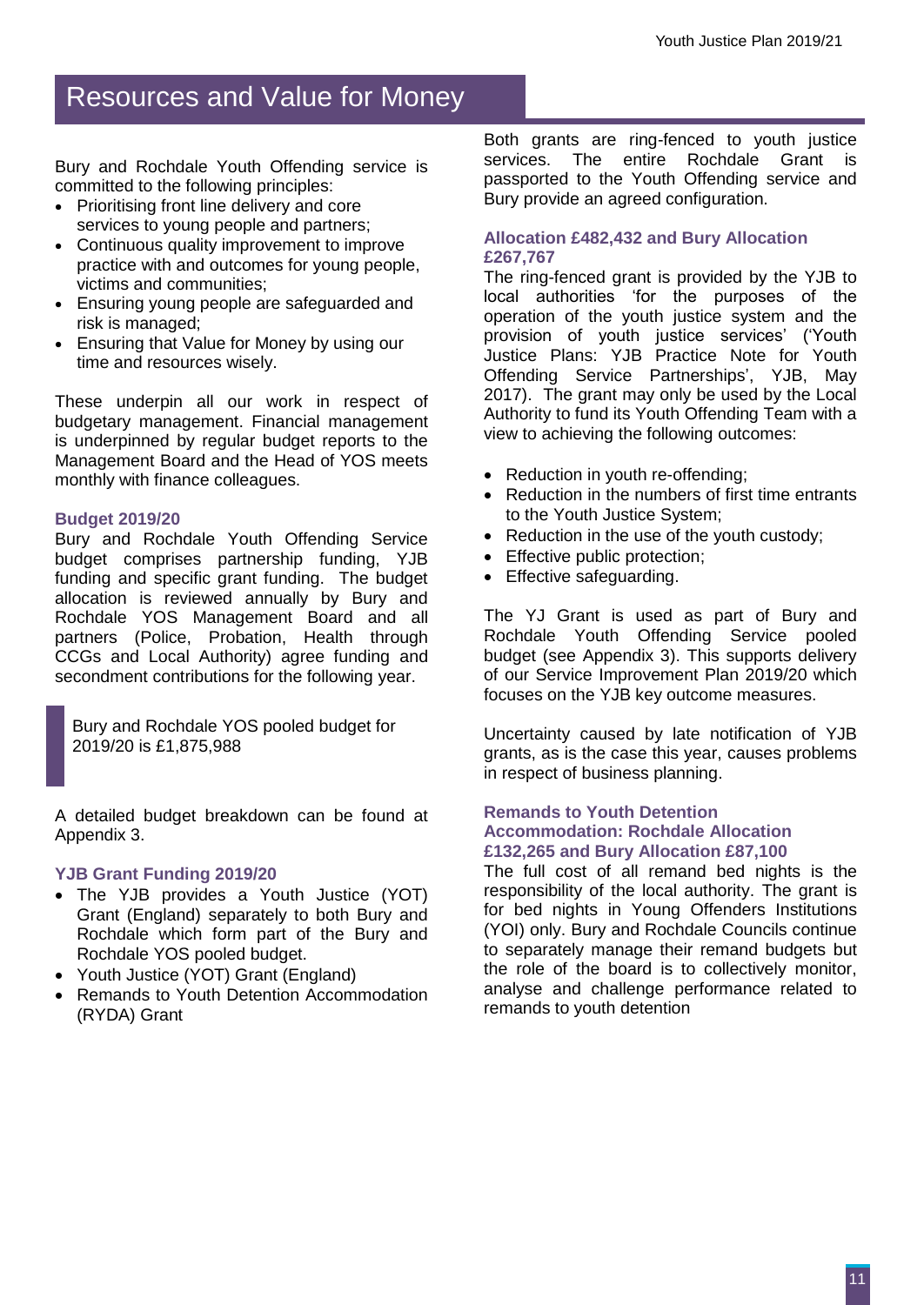#### **Budget Savings 2019/20**

Bury and Rochdale Youth Offending Service, like all public services, has to manage within a tough budgetary environment and therefore ensure that we spend our available resources and time wisely.

Since 2010/11, Bury and Rochdale's combined youth offending spend has reduced from £1,606,777 representing a 52% overall budget reduction. It should be noted the budget savings have been achieved by stopping doing some activities, being innovative and opportunistic in the development of partnerships and at all times endeavouring to protect front line services by developing new and more efficient ways of working.

Subject to confirmation of the YJB grant for Services and Remand Grant (managed separately by Rochdale and Bury), we have managed the revised budget envelope for 2019/20 by:

- reviewing all staffing in light of service needs and re-profiling some posts to increase resilience/capacity;
- Co-locating the Service with Rochdale Cared for Children's services achieving significant costs savings on our previous standalone building
- Using community resources to operate from a series of satellite bases to enable us to make contact with young people and victims in their own localities when appropriate ;
- Streamlining management and support/admin services;
- Reducing business support staff and introducing a range of leaner admin processes and operating procedures;
- Removing essential car user allowance
- Introducing unpaid leave
- Freezing increments
- Changing the way we work with local partnerships to ensure the most efficient and effective approach possible

#### **Staffing and Service Delivery**

#### **Service Delivery**

Bury and Rochdale Youth Offending Service works with young people across the whole Youth Justice spectrum (out of court and post court) to reduce re-offending. All young people have been through formal Police processes, or have been referred from a Rochdale Locality Family Panel

Bury and Rochdale Youth Offending Service work includes:

- pre conviction arena (bail and remand management);
- prevention
- out of court disposals
- community sentences;
- Custodial sentences.

Bury and Rochdale Youth Offending Service ensures the delivery of court orders (both in the community and custody) in line with National Standards for Youth Justice, National Case Management Guidance and other statutory requirements through a deployment of a range of professional staff acting as either Case Managers or specialist deliverers of interventions (See Appendix 5). In addition, we recruit, train, manage, supervise and deploy volunteers to carry out a range of functions (including the statutory delivery of Referral Order Panels). In partnership with other GM authorities we operate a fully staffed court rota for the Youth Court, Remand Court, Crown Court and Special Courts (Saturdays and Bank Holidays) with dedicated management cover. We ensure safeguarding and management of risk, including public protection, in relation to young people in the Youth Justice System.

Restorative Justice underpins all our statutory work with young people. Bury and Rochdale Youth Offending Service employs a victim liaison officer to work with victims of youth crime to ensure that our work with young people who offend is purposeful and meaningful. In the last 12 months our dedicated victim officer made contact with a total of 123 victims of crime. Following that victims are offered (where appropriate) a range of services including face to face meetings with young people, shuttle mediation, letters of explanation and update letters including letting victims know if orders are successfully completed. Victims are consulted in relation to Release on Temporary Licence and licence conditions, and are referred for additional support where identified.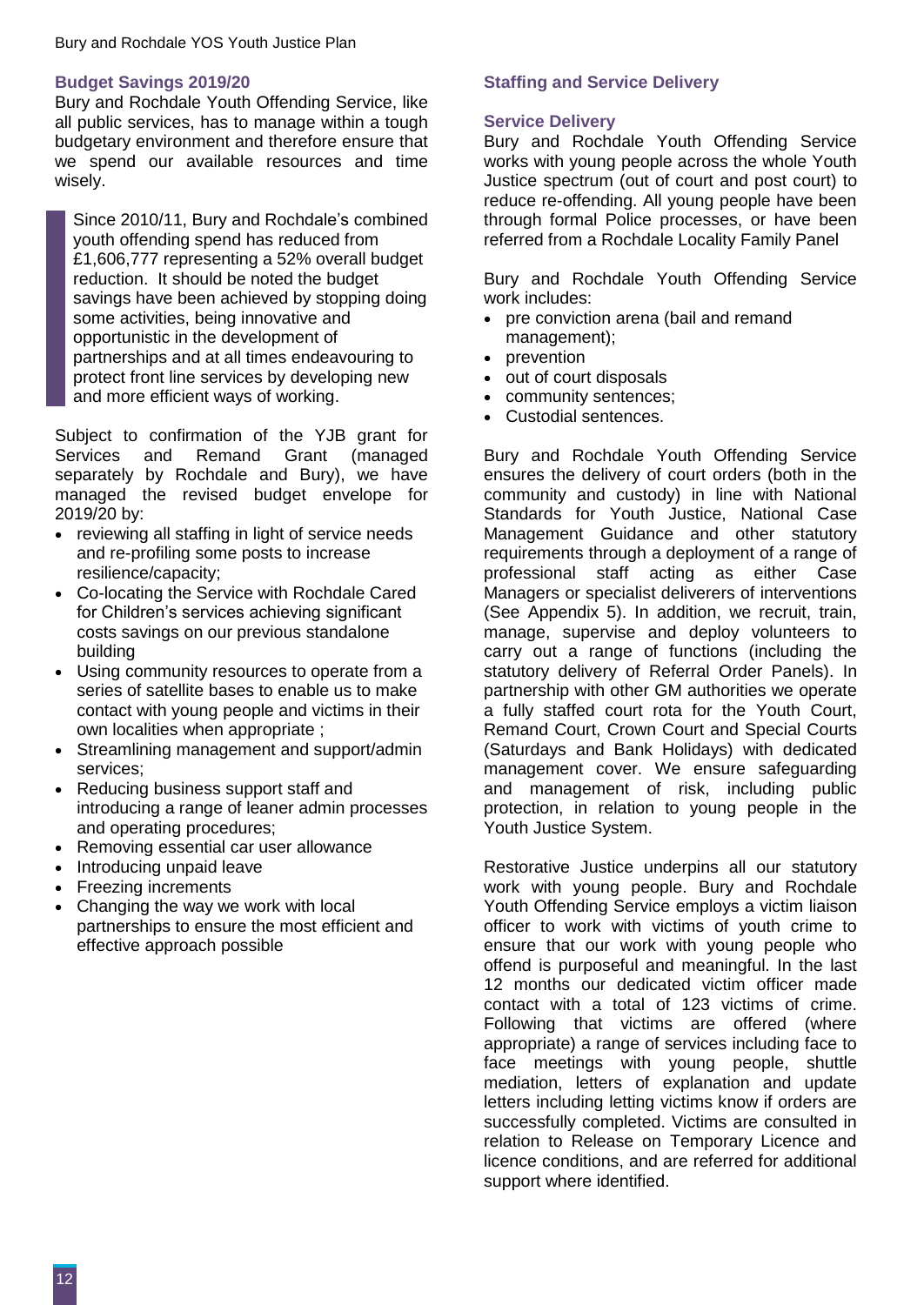All young people on statutory orders undertake a minimum of two sessions with our victim officer in relation to victim awareness. It remains our ambition to extend this offer to Out of Court **Disposals** 

Bury and Rochdale YOS delivers a wide range of reparation activity. This includes a close partnership with Real Change Rochdale – a consortium of charities working together to tackle homelessness. Young people cook food for their soup kitchen, have decorated their buildings and raised more than £300 through creating and selling snack bags. Reparation is tailored to the

age, cogitative ability of the individual and informed too by victims when appropriate. Other activities include a range of groundwork and work with animals.

In 2018/19, a total of 1,027 hours of reparation were completed by young people supervised by Bury and Rochdale Youth Offending Service.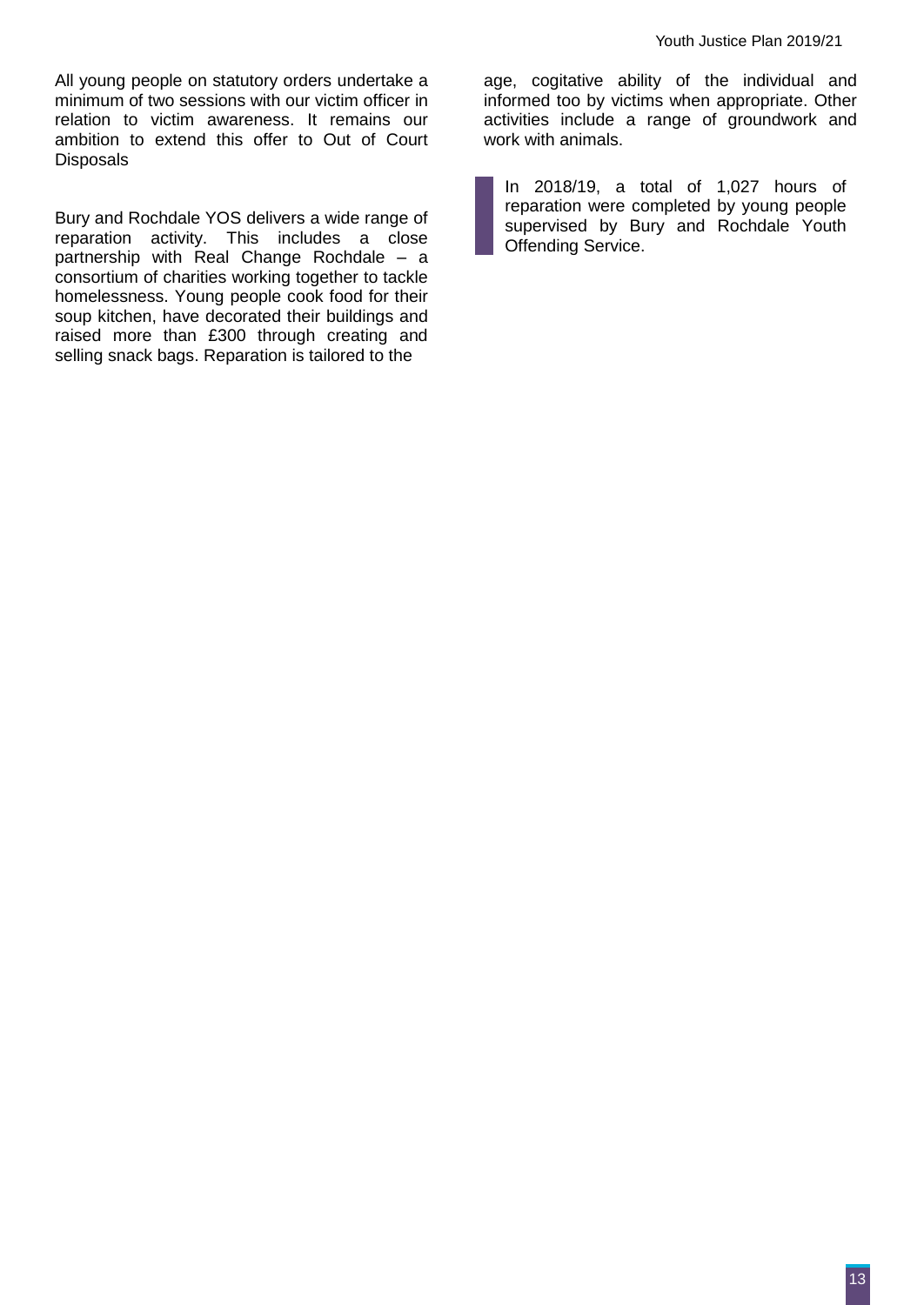#### **Staffing**

The Service is staffed in line, and fully complies, with the requirements of the Crime and Disorder Act 1998, including:

- Social Workers;
- Probation Officer (NPS);
- Police Officers;
- Police staff:
- Health staff:
- Education Welfare Officer

There is a range of other staff, for example:

- Managers;
- Youth Justice Officers
- Youth Justice Workers
- Victim Liaison Officer:
- Referral Order Coordinator
- Reparation Coordinator
- Sessional Reparation Officers;
- Intensive Supervision and Surveillance (ISS) specialists
- Case Management Support (performance) officer
- Business Support staff;

**I**n addition we are part of a shared service with other GM authorities staffing our local Courts and jointly deploy a Social Worker to HMYOI Wetherby.

#### **Staffing Structure**

Appendix 5 shows the existing Bury and Rochdale Youth Offending Service staffing Structure.

As of 1 April 2019 Bury and Rochdale Youth Offending Service had 26 FTE staff plus sessional staff and 10 active volunteers.

Most staff are trained in Restorative Approaches/ Restorative Justice and a number have received specific training in reducing Child to Parent conflict resolution.

Seven YOS officers are trained in AIM assessments and will convert to AIM 3 assessments in the forthcoming year

Our specialist Victim Liaison Officers (VLOs) is trained in a range of restorative practices and is responsible for the support offer to victims.

#### **The Voice of Young People in the Youth Justice System**

Young people play an active role in the work of Bury and Rochdale Youth Offending Service although we have ambitions to consolidate this further across 2019/20.

The service has numerous ways of obtaining young people's views, including;

- Feedback on each intervention undertaken:
- Ad hoc feedback on specific themes
- Manager reviews of cases with young people;
- Referral Order panel reviews with young people;
- Every assessment includes a self-assessment by the young person;
- Compliance panels and pre-breach reengagement meetings with young people (for those at risk of breach/non-compliance);
- A number of young people we work with are or have been Cared for Children and we actively encourage participation within Bury and Rochdale's participation arrangements for Cared for Children

The active participation of young people in their own assessments and intervention plans is quality assured through our audit tool which specifically examines children's active involvement and the recording of wishes and feelings.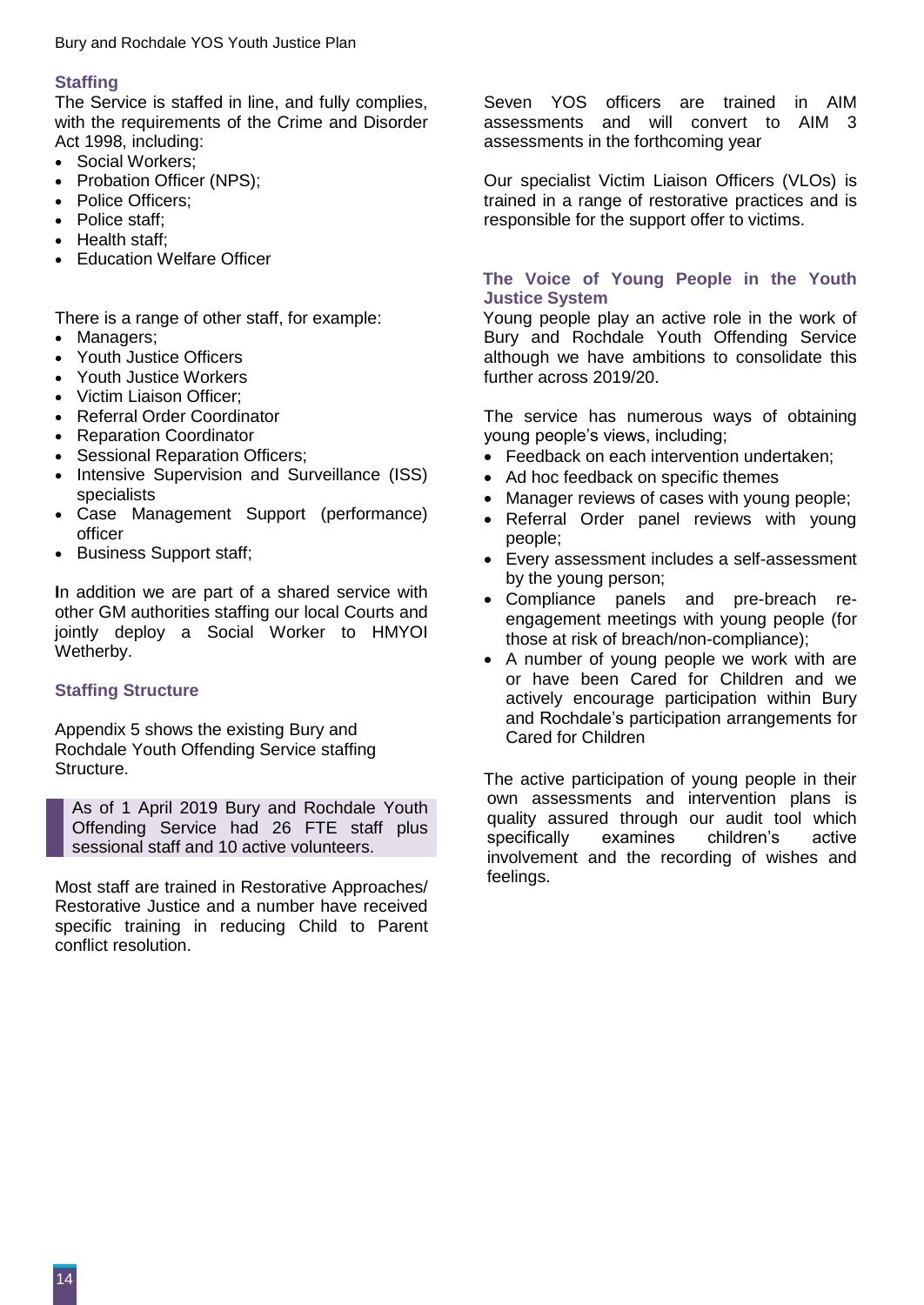## Partnership Arrangements

#### **Partnership Arrangements**

Partnership arrangements in place to deliver effective and efficient youth justice services across Bury and Rochdale:

- Partners (Police, National Probation Service and Health) have maintained their specialist staff and / or financial contributions to the service for 2019/20;
- Rochdale Borough Council is the lead partner;

#### **Resettlement after Custody**

As a result of our multi-agency approach to resettlement, all young people leaving custody in accommodation sourced and available prior to release. Bury and Rochdale YOS works closely with Housing across both boroughs alongside Children's Services to ensure young people are effectively resettled.

No young people were remanded to the secure estate in 2018/19 as a result of inappropriate accommodation.

#### **Prevent**

Local Authorities, including Youth Offending Services, are subject to a duty under section 26 of the Counter Terrorism and Security Act 2015, in the exercise of their functions, to have 'due regard to the need to prevent people from being drawn into terrorism'.

This duty, known as the Prevent duty, applies to a wide range of public bodies. Within Bury and Rochdale YOS this duty is discharged through our casework with young people who have offended and through our membership of partnerships charged with carrying out the Prevent work. We additionally second a member of staff to Rochdale Complex Safeguarding Team. All staff have completed, as a minimum, Prevent e-learning and are aware of their duties and responsibilities.

Case Managers have worked closely with Police and other colleagues when concerns about radicalisation/extremism have been identified with young people and/or families and have taken lead case management roles when appropriate.

#### **Transitions**

In 2018/19 we revisited the transitions protocol with Probation, informed by emerging recommendations from a MAPPA Serious Case

- The Management Board consists of statutory partners plus broader membership (Connexions, Public Health, Early Break, Homelessness Services, Positive Steps);
- Management Board members are of appropriate seniority;
- Management Board members are proactive, working both within and outside the Board, to support the work of the service.

Review. Transitions with Probation or our<br>Community Rehabilitation Company now Community Rehabilitation Company now commence as soon as young people attain the age of 17yrs 6 months. Transitions meetings are held as soon as young people come in scope attended by a Practice Manager, our 2 seconded probation officers, a senior Probation officer and manager from the Community Rehabilitation Company. Introductory meetings commence when young people attain the age 0f 17yrs 9 months. A QA of our transitions work has taken place this year.

#### **Operation Bohemia**

Operation Bohemia commenced in October 2018 across the Rochdale district in response to young people who were creating a high level of demand on agencies. The operation has a Gold, Silver, Bronze structure with the strategic aim of reducing crimes and incidents, minimising harm to the community and to safeguard young people through a collaborative approach. Bury and Rochdale YOS are key partners at every level. Operation Bohemia will now be the permanent Rochdale district approach to addressing youth violence, anti-social behaviour and substance misuse, including developing an approach to utilising the serious youth violence monies being made available across GM.

#### **Information Sharing**

Partnership information sharing protocols/ agreements are in-place and ensure holistic assessment, intervention and outcomes for young people who offend. Staff have access to a range of case management systems/ databases in Bury and Rochdale Youth Offending Service, including:

- All Police intelligence systems including PNC and IOPS (Police);
- SystemOne (Health) and all other health databases relevant to the home agency of the staff within Bury and Rochdale ;
- LiquidLogic (Rochdale Safeguarding/ Children's social care);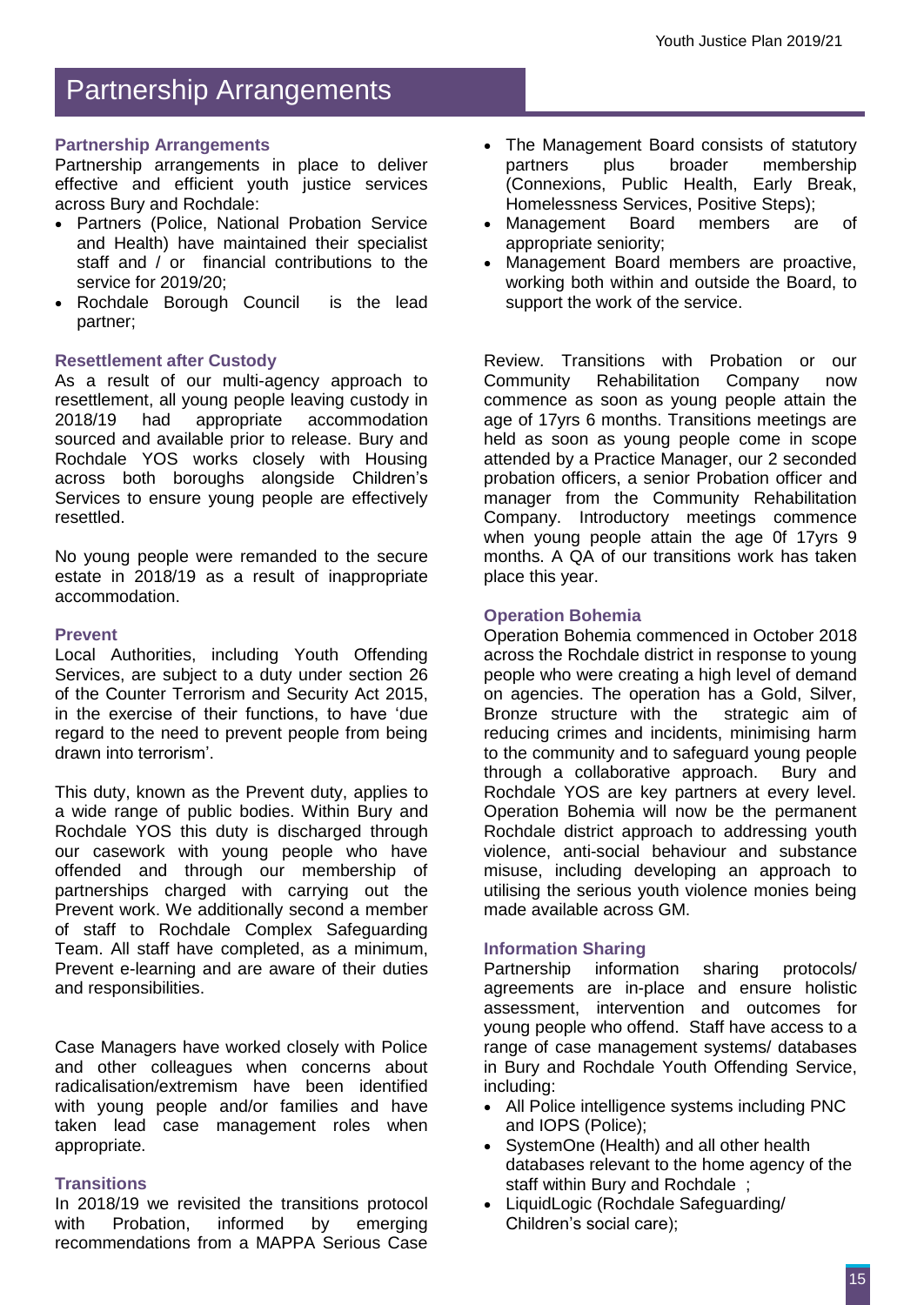Bury and Rochdale YOS Youth Justice Plan

- LiquidLogic (Bury Safeguarding/ Children's social care);
- Capita ONE (Education);
- Integrated Youth Support System (Youth Justice case management system).

The range of case management systems / databases in CDYOS allows staff and secondees to access critical, real time information regarding the young person/family to support management of risk and vulnerability. This ensures holistic assessment and information sharing to improve outcomes for young people in the Youth Justice System. The YOS has a member of staff embedded within the Rochdale EHASH, Rochdale Complex Safeguarding Team and will

develop relationships with the new Bury complex Safeguarding Team

- In addition, integrated Youth Support System is available out of hours for:
- Emergency Duty Team (EDT);
- All magistrates' courts in Manchester used by Bury and Rochdale YOS.

### Risks to Future Delivery against Youth Justice Outcome Measures

#### **Risks to future delivery against youth justice outcome measures**

Risks have been identified (see table on pages 22-23) and a series of mitigating actions agreed.

In addition there are a number of other actions in place to mitigate risk, including:

- Sector Led Improvement;
- Peer Review of Out of Court Disposals;
- Pan GM collaboration on Complex Safeguarding, Child Criminal Exploitation and workforce development
- Development work with colleagues within children's services across Bury and Rochdale in CYPS and across partnerships;

#### **Sector Led Improvement**

Involvement in Sector Led Improvement enables Bury and Rochdale YOS to keep up to speed with national developments, share good practice and learn from others. The head of service and both Practice Managers are experienced in leading or participating in peer reviews

Members of Bury and Rochdale YOS are involved in a range of Greater Manchester practice development groups.

#### **Bury and Rochdale YOS Quality Assurance (QA) Framework**

Over the past 12 months Bury and Rochdale YOS has reviewed, developed and implemented an amended Quality Assurance Framework which covers all QA work undertaken by line managers in the service. Practice managers audit an agreed number of cases each month and these are moderated by the Head of Service with learning also reported to the partnership Board and a Rochdale children's services improvement group. The YOS was an active partner in the SEND inspection and has articulated its contribution to the local offer.

A Child Criminal Exploitation (CCE) audit and national standards audit in relation to custody has been completed and further national standards audits are planned for the next year. The Bury and Rochdale YOS partnership board will be presented with the findings of the CCE audit and the national standards audit as part of its monitoring, assurance and challenge functions

Bury and Rochdale YOS Partnership Board will monitor and review YOS the contribution to Operation Bohemia, including the links with school exclusion, the development of work with schools (including a weapons protocol) and the contribution of the YOS towards the reduction of serious youth violence across both Bury and Rochdale.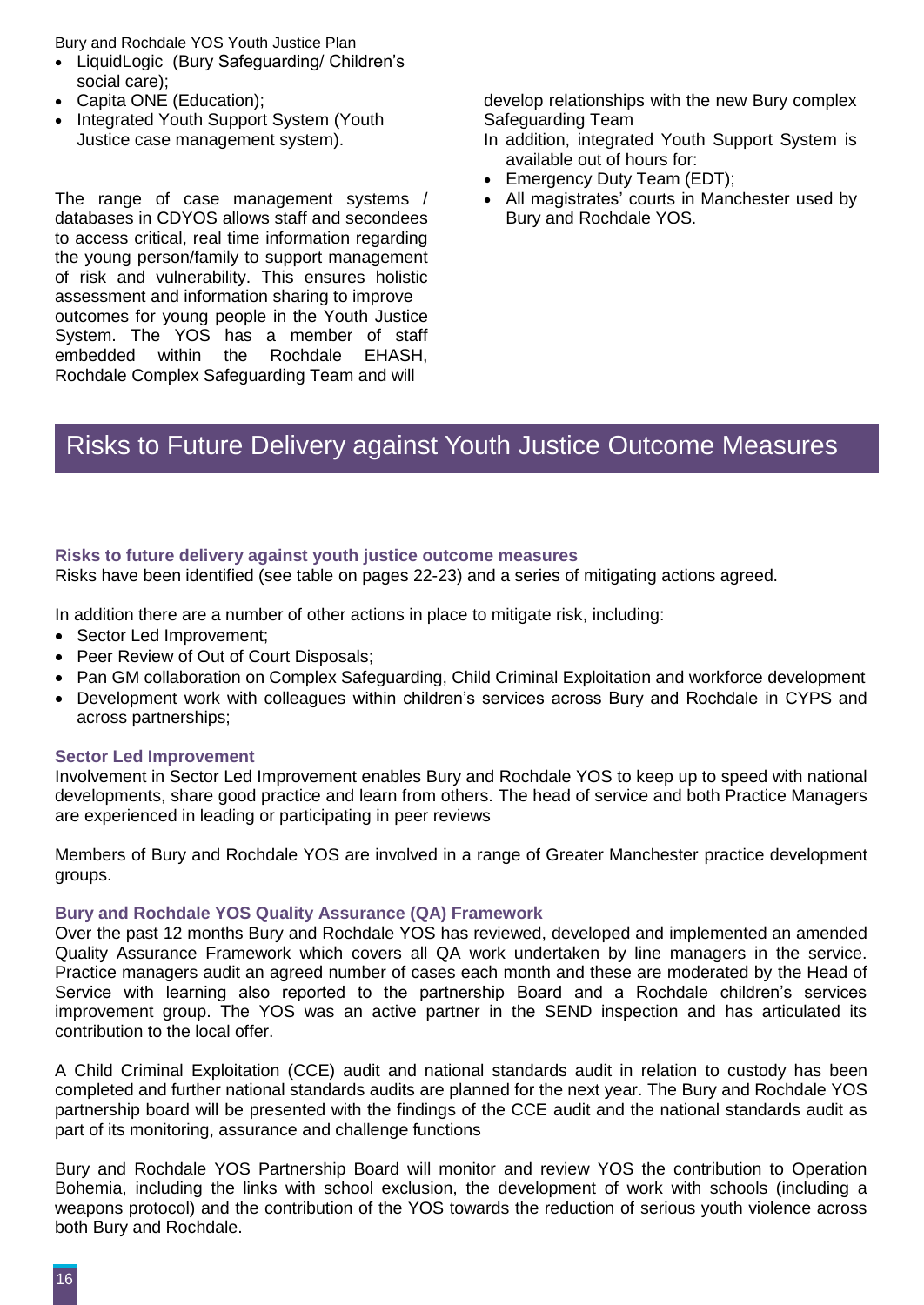All custody cases and high risk cases are regularly reviewed through the Care Planning Forum mechanisms.

#### **Workforce Development**

An extensive programme of workforce development is in place, provided both through Rochdale Borough Council training and also through access to all partner's training, to ensure all Bury and Rochdale YOS staff and managers can maintain and develop their skills in a rapidly changing operating environment. Bury and Rochdale YOS collaborates with other Greater Manchester YOTs to offer a number of training opportunities including ASSET Plus and AIM 3.

#### **Diversity**

Analysis of our cohort has highlighted that white males and cared for children are significantly overrepresented in the Bury and Rochdale YOS caseload. The reasons for this need to be further explored leading to a clear action plan on how the YOS and partners will seek to address this disproportionality. This is likely to include additional training and refreshing engagement with residential homes that have a greater propensity to involve the police when incidents involving our cared for children occur within those settings.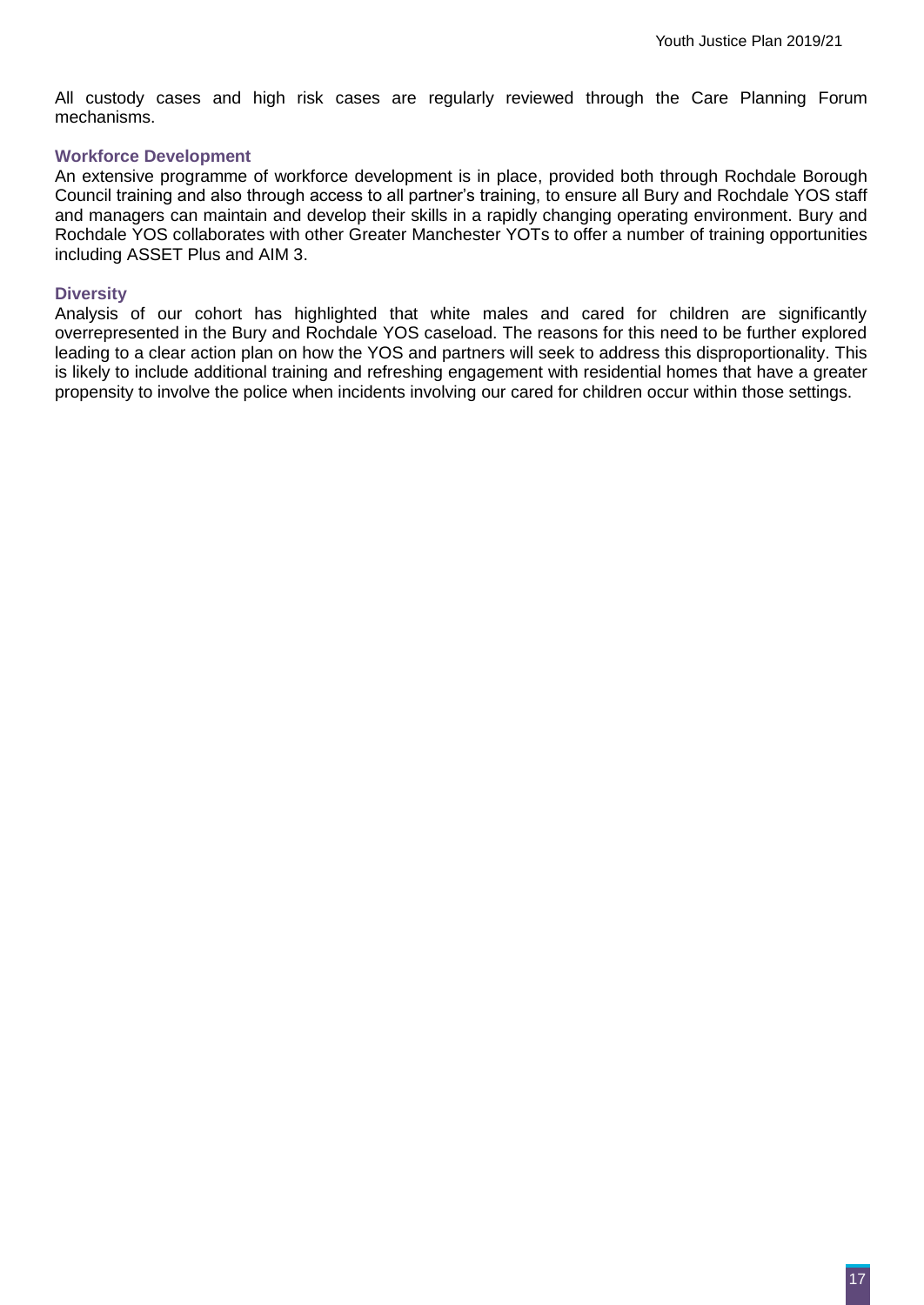| <b>Risk</b>                                                                                                                                                                           | <b>Action to Mitigate Risk</b>                                                                                                                                                                                                                                                                                                                                                                                                                                                                                                                                                                                                                                                    |
|---------------------------------------------------------------------------------------------------------------------------------------------------------------------------------------|-----------------------------------------------------------------------------------------------------------------------------------------------------------------------------------------------------------------------------------------------------------------------------------------------------------------------------------------------------------------------------------------------------------------------------------------------------------------------------------------------------------------------------------------------------------------------------------------------------------------------------------------------------------------------------------|
| Future budget<br>efficiencies/reductions in<br>partner contributions                                                                                                                  | On-going review of Service structure<br>$\bullet$<br>Review all vacancies as they arise in context of service needs<br>$\bullet$<br>Review and develop pathways to support young people during & after statutory<br>$\bullet$<br>supervision<br>Maximise community resources<br>$\bullet$<br>Maximise opportunities for partnership working with other agencies<br>$\bullet$<br>SIP 2019/20<br>$\bullet$<br>Quality Assurance processes/quality improvement plans and processes<br>$\bullet$<br>Commit to continuous quality improvement regardless of budget situation<br>$\bullet$<br>Robust mid-term financial planning within Bury and Rochdale Council and with<br>partners. |
| Increases in remand bed<br>nights places increased<br>strain on both Bury<br>Council's and Rochdale<br>Council's associated<br>budget                                                 | High quality budget monitoring and management<br>$\bullet$<br>Timely, accurate and relevant information to managers<br>$\bullet$<br>Brief relevant partners on need for efficient, speedy processes<br>$\bullet$<br>Constantly review and develop Bury and Rochdale practice in each remand<br>case, including actively considering applications for community bail packages<br>Provide timely updates to Bury and Rochdale Management Board and other<br>$\bullet$<br>relevant partnerships                                                                                                                                                                                      |
| Re-offending rate<br>(binary) increases due to<br>continued reduction in<br>full cohort numbers at a<br>rate greater than<br>reduction in numbers of<br>young people re-<br>offending | Expansion of re-offending targeted cohort<br>$\bullet$<br>Review and changes to enhanced programme for re-offending cohort<br>$\bullet$<br>Amendments and improvement in QA processes<br>$\bullet$<br>Emphasis on improving quality of core practice<br>$\bullet$<br>SIP 2019/20<br>$\bullet$<br>Development of trauma recovery model for reoffending cohort<br>$\bullet$                                                                                                                                                                                                                                                                                                         |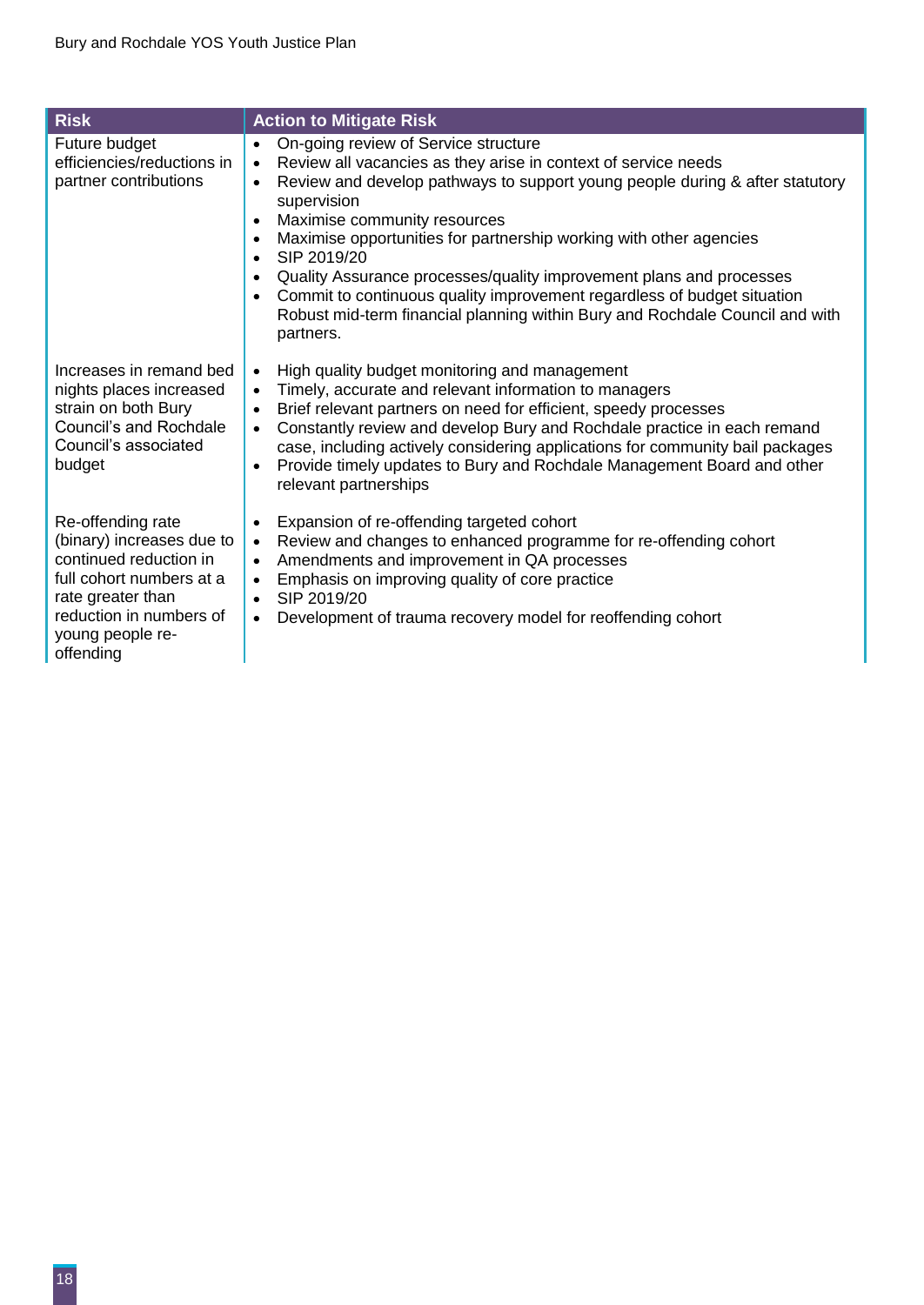Appendix 1 **Bury and Rochdale YOS Management Board – Approval of Strategic Plan**

This plan was approved by Bury and Rochdale Management Board members on 26 July 2019.

I approve this plan on behalf of the Board and agree submission to the YJB.

Gail Hopper and Karen Dolton

Chairs of Bury and Rochdale Youth Offending Service Management Board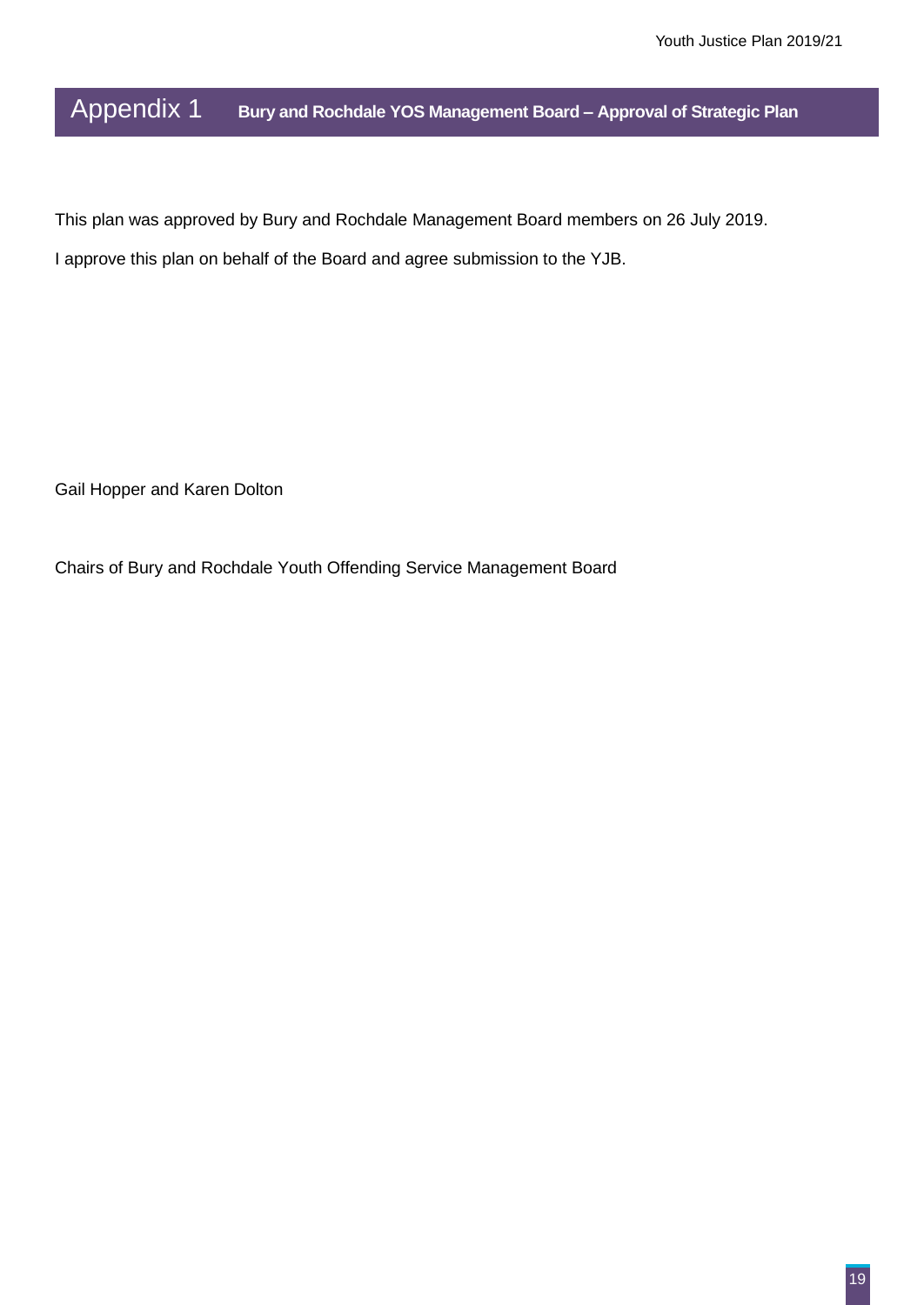### Appendix 2 **Review of Performance against YJB Key Indicators**

#### **First Time Entrants**

Between Jan 2014 – Dec 2014 and Jan 2018 – Dec 2018, we have achieved a **33.5% reduction** in first time entrants to the youth justice system, from a rate of 344 per 100,000 10-17 year olds to 222.



#### **Reducing Re-offending**

This measure, provided by the MoJ, provides a rate of reoffending of a cohort of young people who:

- Receive an out of court disposal (N.B. This does not include the Pre Caution Disposal)
- Receive a court conviction
- Were discharged from custody

The measure counts any offences committed in a 12 month follow up period, where those offences are proved by a court conviction or out of court disposal in that period or in a further 6 months. This gives a methodologically robust measure of re-offending.

All data is taken from the Police National Computer (PNC) and is summarised before distribution to youth offending services/teams.

Ministry of Justice (MoJ) data (July 2016 – June 2017 cohort) shows a re-offending rate of 40.3% which is a **4.7% reduction** compared to the previous year. This is higher than the National rate which is 39.8% but below the North West rate of 41.4%.

The rate of reoffending can fluctuate considerable due to the significant decreases, year to year, in the size of the cohort of young people. The graph below shows the fluctuating re-offending rates for Bury and Rochdale since the April 2010 - March 2011 cohort, but also shows that the current trend is a reduction in reoffending rates.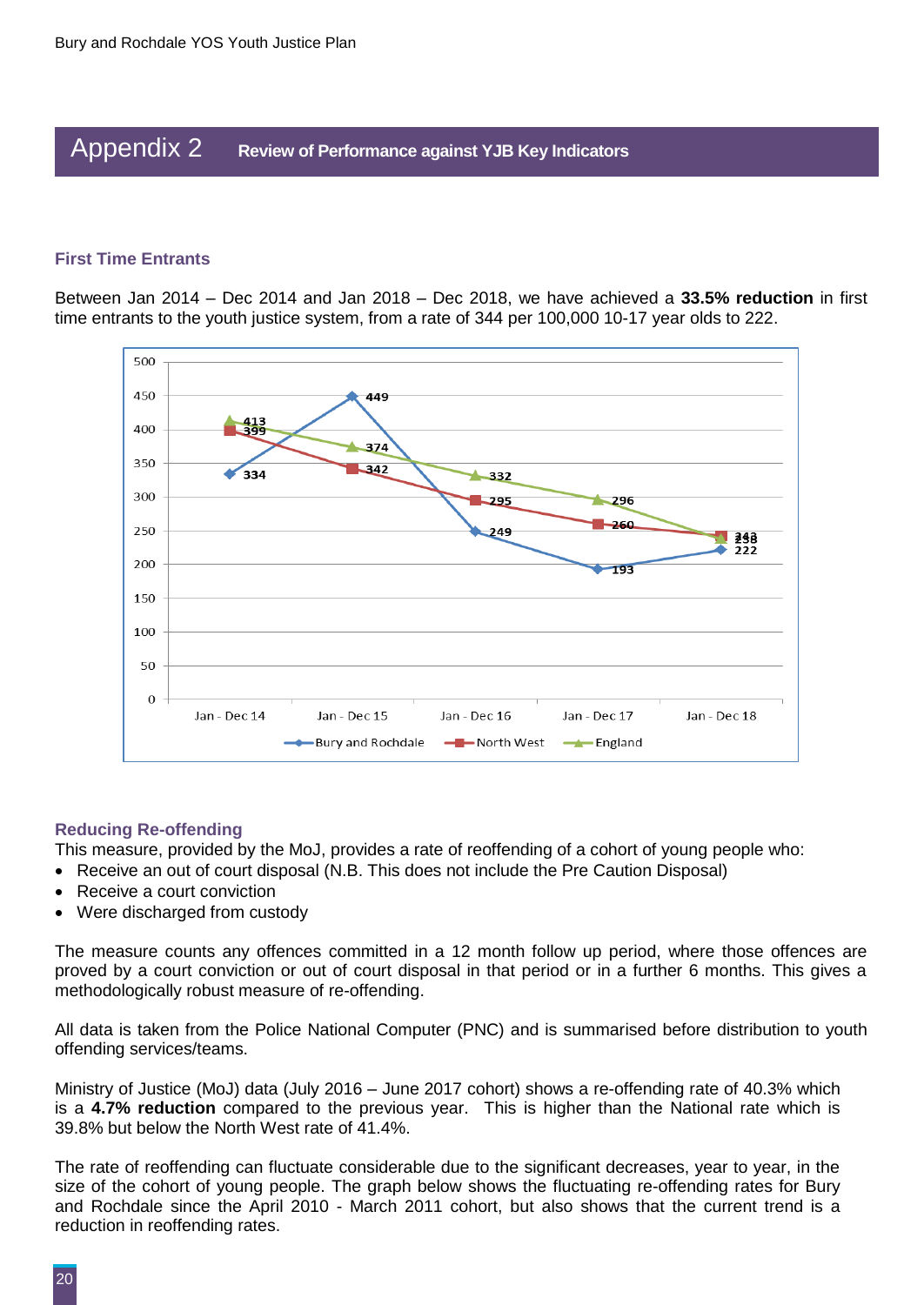

#### **Reducing the Use of Custody**

Between 2014 and 2019 we have reduced the rate of custodial sentences from 0.84 to 0.40.

The Bury and Rochdale YOS rate per 1,000 10-17 population of 0.40 is higher than both the England and North West average rates of 0.31 and 0.37 respectively. This, therefore, remains a challenge for the Service to reduce, where appropriate, the use of custodial sentences. Each time a young person receives a custodial sentence, the role of Bury and Rochdale YOS is reviewed to ensure that we have undertaken all appropriate tasks to ensure that custody is used as a last resort.



Remand bed nights (Remands to Youth Detention Accommodation) at **1048 nights** saw a **24.2% increase** on the previous year. There has been an increase in the number of young people being remanded to youth detention accommodation compared to the previous year. The numbers have limited statistical significance with the number of individuals being remanded increasing to 13 (from 12 last year) but the number of episodes was more marked increasing to 16 from 13 last year. Remand numbers varies considerably. We have reviewed each case and in all cases the remand to youth detention was considered appropriate due, mostly, to the seriousness of the offences but also due to the history of the young people. We are in discussion with colleagues from HM Courts to review processes to ensure the time spent, by young people, remanded to youth detention is minimised as much as possible.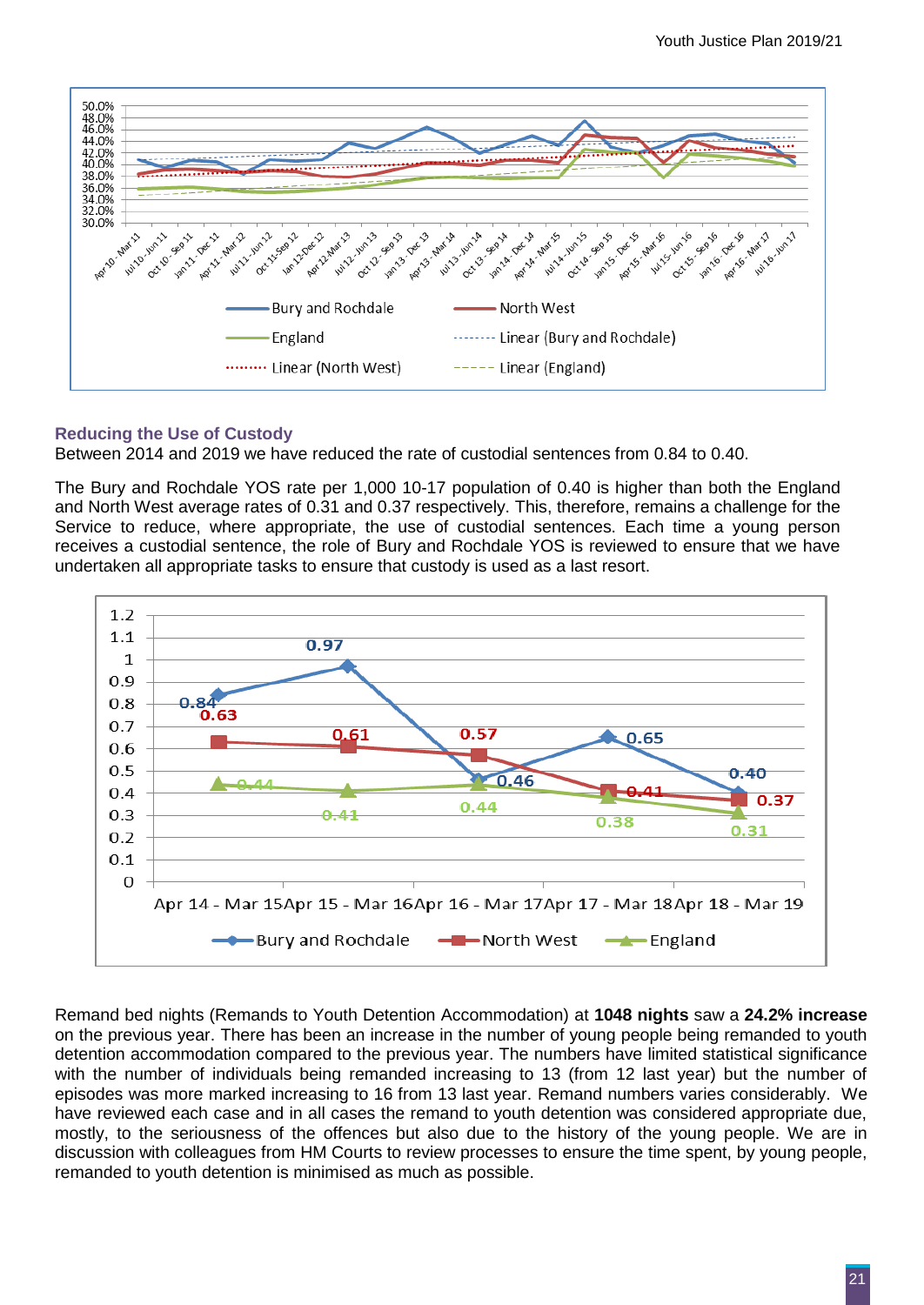#### **Number of Young People Offending and Offences Committed**

We have achieved a **73.2% reduction** in the number of offences committed, from 2889 in 2010/11 to 775 in 2018/19; and a **73.4% reduction** in the number of young people offending, from 933 in 2010/11 to 248 in 2018/19. This includes **all** offences committed by young people aged 10-17 years, resulting in a Pre Reprimand Disposal (PRD) 2008 - 2013 / Pre Caution Disposal (PCD) 2013 onwards, out of court disposal or a court conviction.

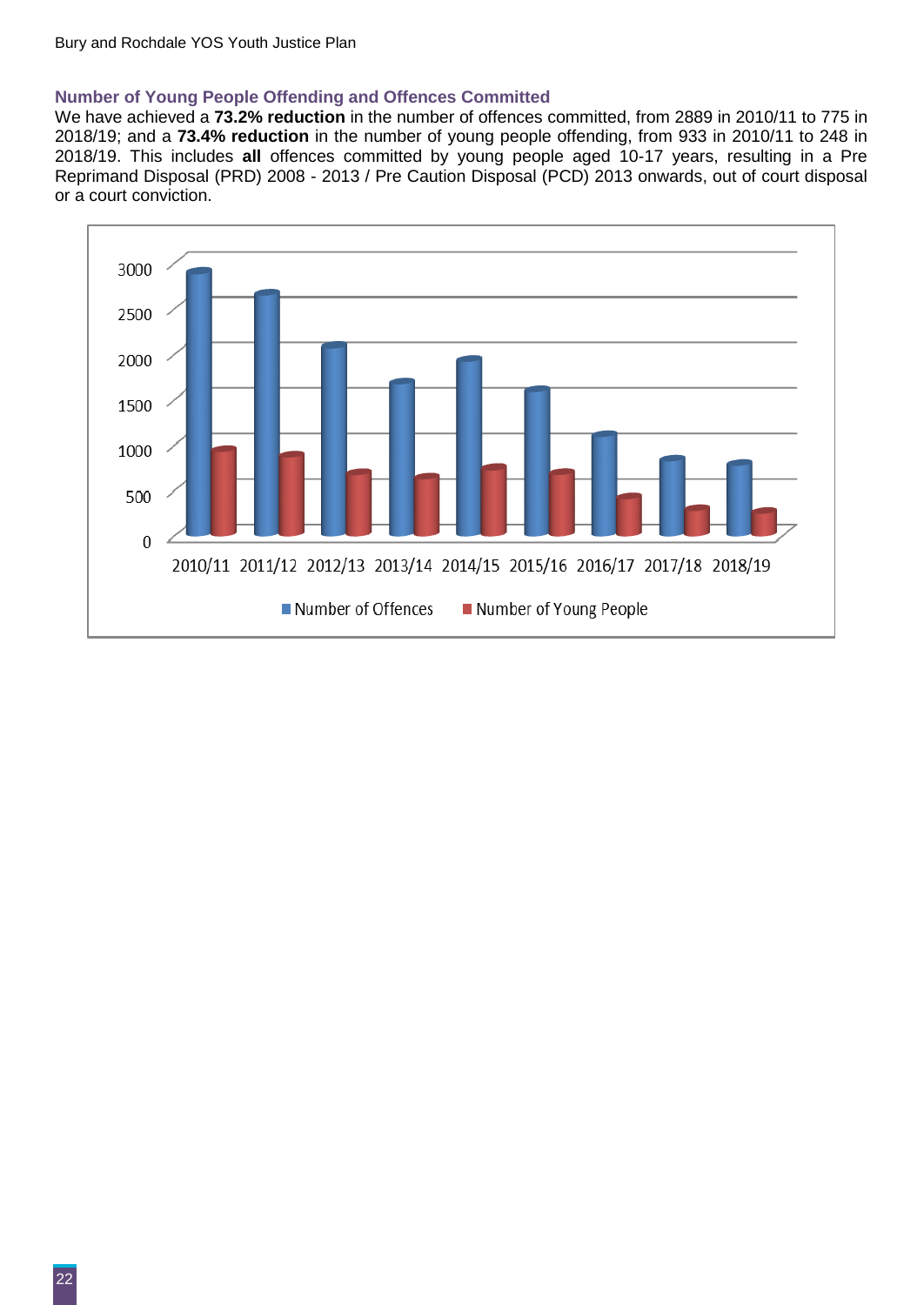## Appendix 3 **Bury and Rochdale Youth Offending Service Budget 2019/20**

| <b>Agency</b>          | <b>Staffing</b><br><b>Costs</b> | <b>Payments</b><br>in Kind | <b>Other</b><br><b>Delegated</b><br><b>Funds</b> | <b>Total</b> |
|------------------------|---------------------------------|----------------------------|--------------------------------------------------|--------------|
| Police                 | 50,000                          |                            |                                                  | 50,000       |
| Probation              | 45,000                          |                            |                                                  | 45,000       |
| Health                 |                                 |                            | 7,000                                            | 7,000        |
| <b>Local Authority</b> | 904,852                         |                            | 19,100                                           | 923,952      |
| <b>YJB</b>             | 111,800                         |                            | 738,236                                          | 850,036      |
| Other                  |                                 |                            |                                                  |              |
| <b>Total</b>           | 1,111,652                       |                            | 764,336                                          | 1,875,988    |

#### N.B.

The Youth Justice (YOT) Grant is used as part of partnership pooled budget to support delivery of our Service Improvement Plan (see Appendix 4) to support work to reduce re-offending, first time entrants and use of custody.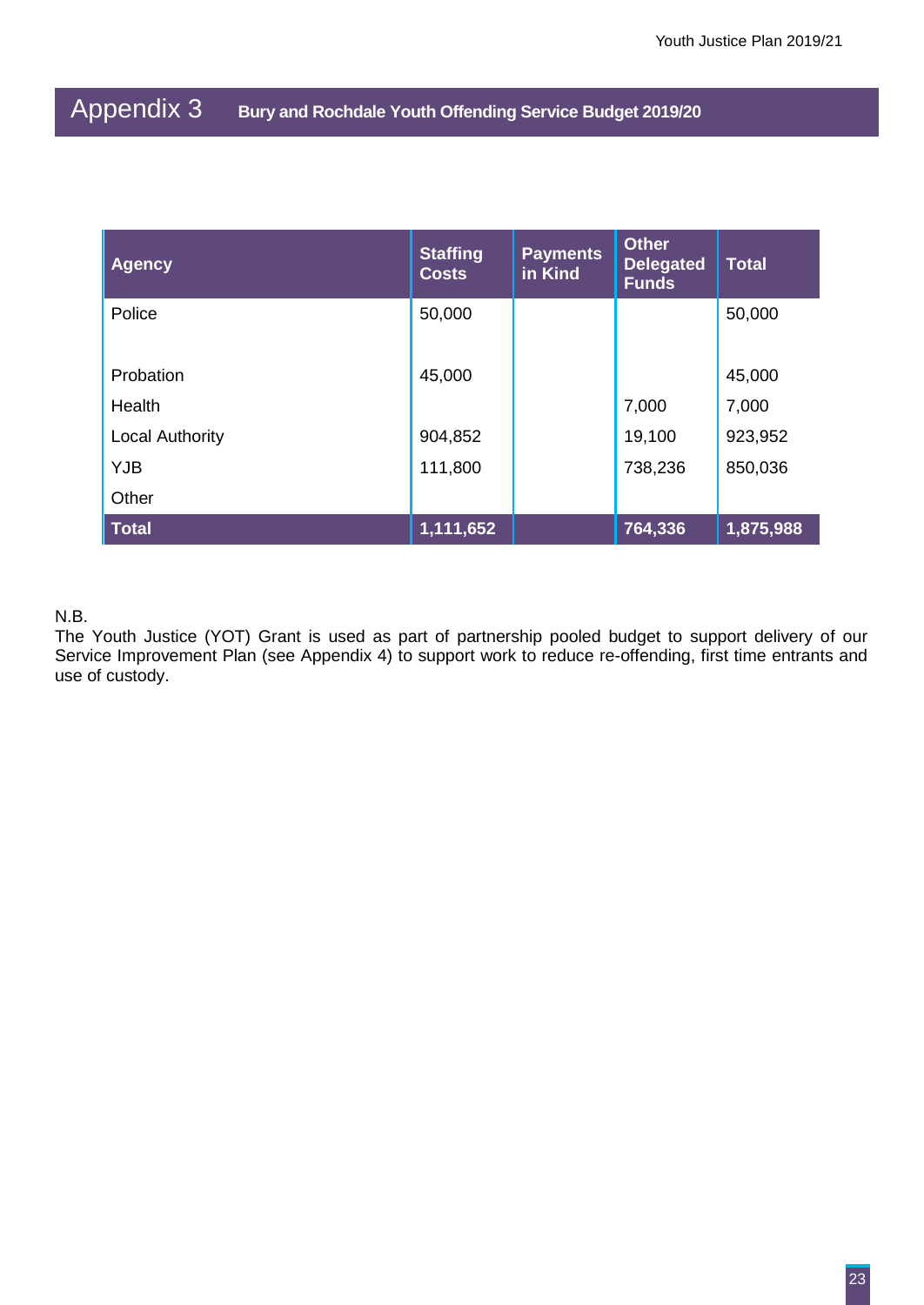### Appendix 4 **Service Improvement Plan 2019/21 (To be reviewed in 2020)**

#### **Priority**

**1) Embedding a Child First vision & approach across the whole youth justice system & partnership in Bury & Rochdale**

This means that the work of B&RYOS & the wider partnership will be underpinned & guided by a *child first, offender second* principle. In practice, this will mean:

- Prioritising the best interests of children, recognising their particular needs, capacities, rights & potential. All work will be child-focused & developmentally informed.
- Promoting children's individual strengths & capacities so that they develop positive identities that sustain desistance, leading to safer communities & fewer victims. All work will be built on supportive relationships that empower children to fulfil their potential
- Encouraging & supporting children's active participation, engagement & wider social inclusion to promote safeguarding & desistance.
- Promoting a childhood removed from the justice system, using pro-active prevention, diversion & proportionate intervention. All work will seek to minimise criminogenic stigma from contact with the system.

As part of this commitment to children first & foremost during 2019/20 we will consult on changing our name to B&R Youth Justice Service. This would better represent our work, present a more positive image and underline that children who offend are not just offenders but have a range of attributes, skills & issues.

- **2) Diverting children from the formal criminal justice system wherever appropriate through effective prevention & use of out of court disposals**
- Review B&RYOS prevention offer, including work with schools to prevent serious youth violence, violent extremism & criminal exploitation. To align the prevention offer with B&R's wider early help & youth service offer
- Revise the out of court disposal (OOCD) joint decision making procedures & arrangements for B&R in conjunction with Greater Manchester Police to reflect best national practice
- Ensure that opportunities for restorative justice are considered in all out of court disposals
- Develop 'scrutiny panel' arrangements to ensure appropriate independent oversight of OOCD decision making

#### **3) Putting victims, especially young victims, & restorative justice at the heart of everything we do**

- Revise our of out of court disposal procedures so that all victims have an opportunity to provide their views & engage in restorative justice
- Develop & implement key indicators for this area of the service, including victim satisfaction feedback
- Research reasons & develop improvement plan to increase the take-up of B&RYOS offer by victims, especially for victims of offences of violence.
- Further develop our work with young people who are both victims & offend, in recognition of the extent of this crossover
- Understand the learning from the recent YOS Child Criminal Exploitation mapping exercise in order to support the effective development of a partnership action plan that addresses all forms of child exploitation, including the links to serious youth violence & 'county lines'.
- Embed revised Referral Order guidance to ensure greater use of restorative work.

#### **4) Targeting our resources on those young people committing the most offences**

- Further improve our understanding & assessment of likelihood of offending & risk of serious harm, including through use of a re-offending live tracker tool
- Refine our research into this cohort of children & young people, which captures their views, & use the findings to shape future developments
- Develop our contribution to Operation Bohemia across Rochdale, including our response an action to reduce the incidence and impact of Serious Youth Violence across both Bury and Rochdale
- Implement an appropriately resourced model of trauma recovery/enhanced case management
- Improve joint working & planning with the wider children's social care system, including complex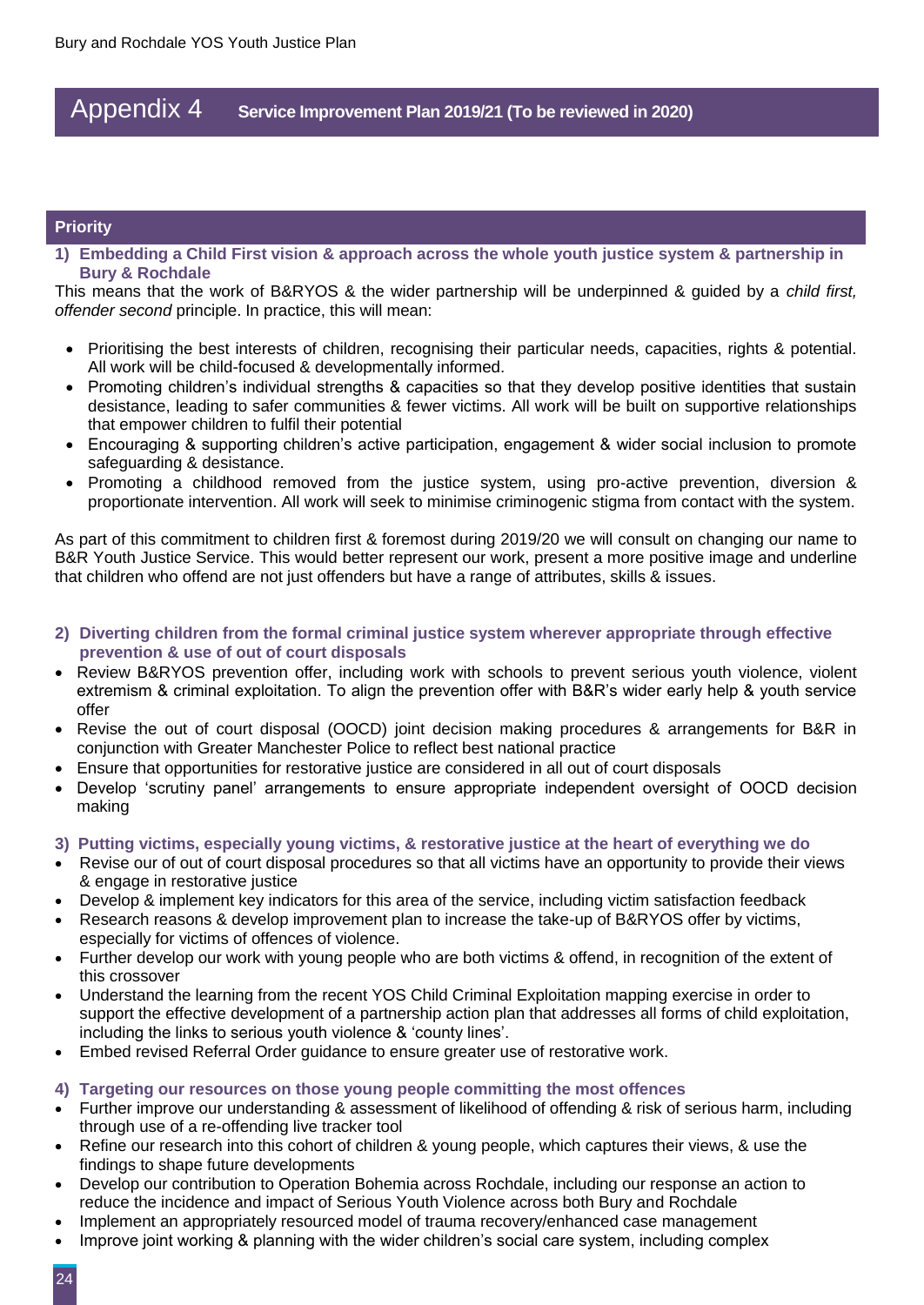safeguarding teams, in recognition that these children are often also some of the most vulnerable

- Review resources available for work with this cohort of children & young people to avoid 'intervention fatigue'
- Ensure that clear pathways are agreed to enable children & young people to readily access appropriate universal & specialist health & education provision
- Promote opportunities to engage in restorative processes & achieve successful transitions to adulthood
- Ensure that all B&RYOS managers & practitioners have undertaken the strengthening relational practice training & can apply the learning
- Better understand & respond to the identified overrepresentation of while male & cared for children known to B&RYOS
- Target preventative resources on those young people at significant risk of becoming a young person who offends persistently – identified through the research undertaken & multi-agency early identification
- **5) Ensuring we have robust quality assurance & staff management processes in place & a skilled management team to manage these processes**
- Continue to develop the quality assurance processes to ensure they are flexible enough to meet the changing requirements of the service & responsive to issues as they are identified
- Managers to continue to facilitate & chair Case Planning Forums for the most complex cases & refine where appropriate
- Managers to deliver pre-sentence report refresher training
- Review & amend the management functions & capacity to support effective QA, including consideration of creating an Advanced Practitioner post within the service
- Ensure that the learning identified through the quality assurance process is reflected in the development of quality improvement plans & impacts upon practice
- Ensure that B&RYOS practice is in line with the revised National Standards
- Ensure, as far as possible, that processes remain stable & consistent over time.

#### **6) Ensuring we listen & respond to what young people & their families are telling us**

- Review, amend & develop the means through which we receive feedback from children & young people & parents/carers
- Improve the use of children & young people's self-assessment in the Asset Plus assessment process & their explicit involvement in intervention planning
- Develop means of collating feedback/communication so that we can evidence the impact on service developments
- Develop our understanding/use of the role of advocate for young people's views to ensure entitlement to education, health & other mainstream services is met

#### **7) Ensuring we minimise the use of custody & support effective resettlement**

- Seek HMCTS representation on the YOS Management Board
- Improve our engagement & feedback processes with local magistrates & judiciary
- Ensure that pre-sentence report proposals are of high quality & consider all appropriate community intervention options
- Undertake a case learning review for all children & young people who receive a custodial sentence to drive ongoing practice improvement
- Review resettlement procedures to ensure that best practice is achieved & evidenced through children & young people's successful resettlement from custody
- Minimise children & young people's detention in police custody & improve the response to requests for accommodation under PACE through application of the GMP protocol

#### **8) Improve how we communicate with children & young people & the interventions completed**

- Extend the quality assurance process to include the delivery of interventions
- Ensure improved access to SLCN screening & therapy for Rochdale children & young people know to YOS
- Develop interventions to ensure they can be adapted to meet individual needs of young people
- Increase the amount & quality of children/parent/carer involvement in planning & delivery of interventions
- Develop our use of social media as a means of communicating with children/young people & parents/carers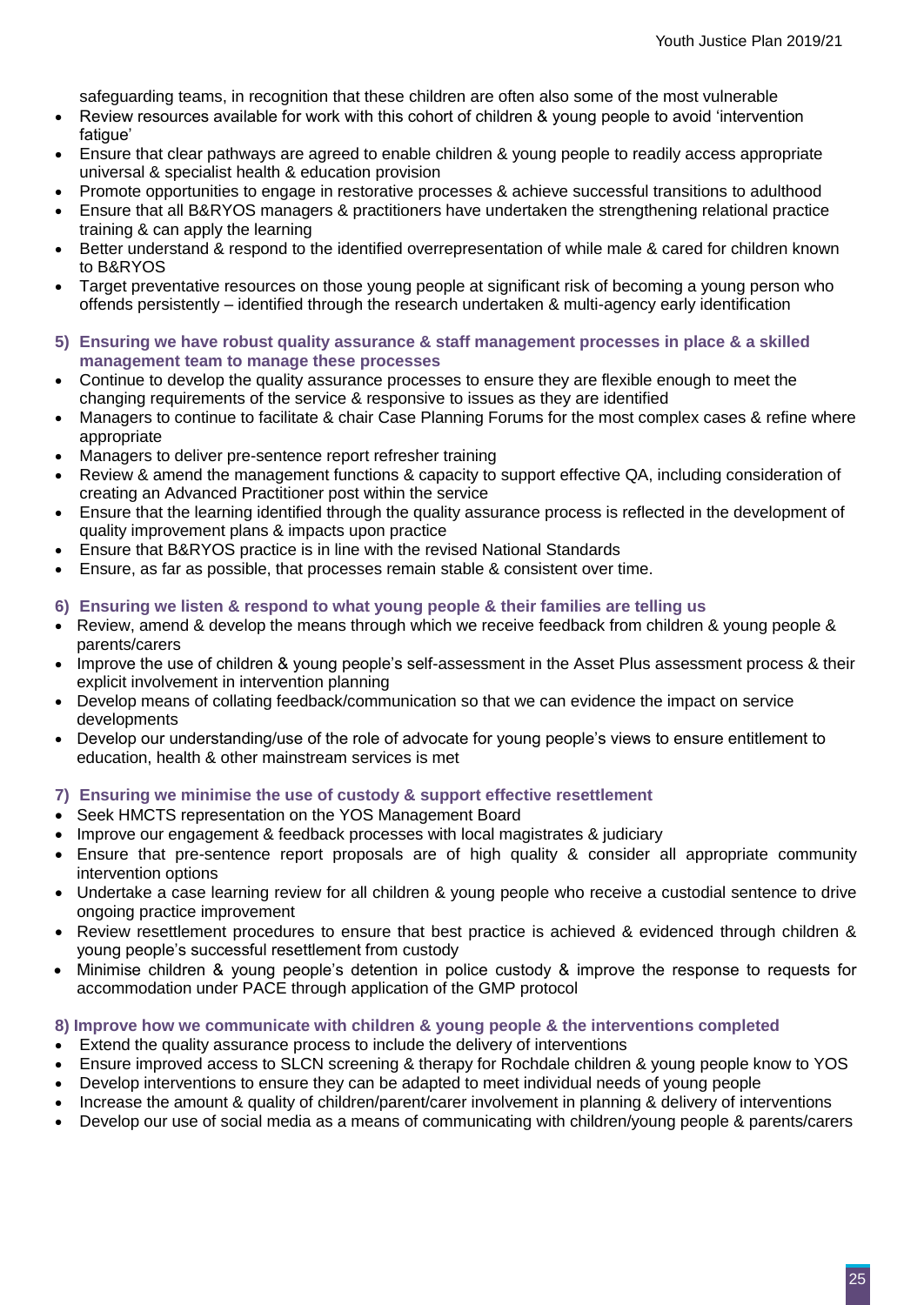## Appendix 5 **Service Structure 2019/20**

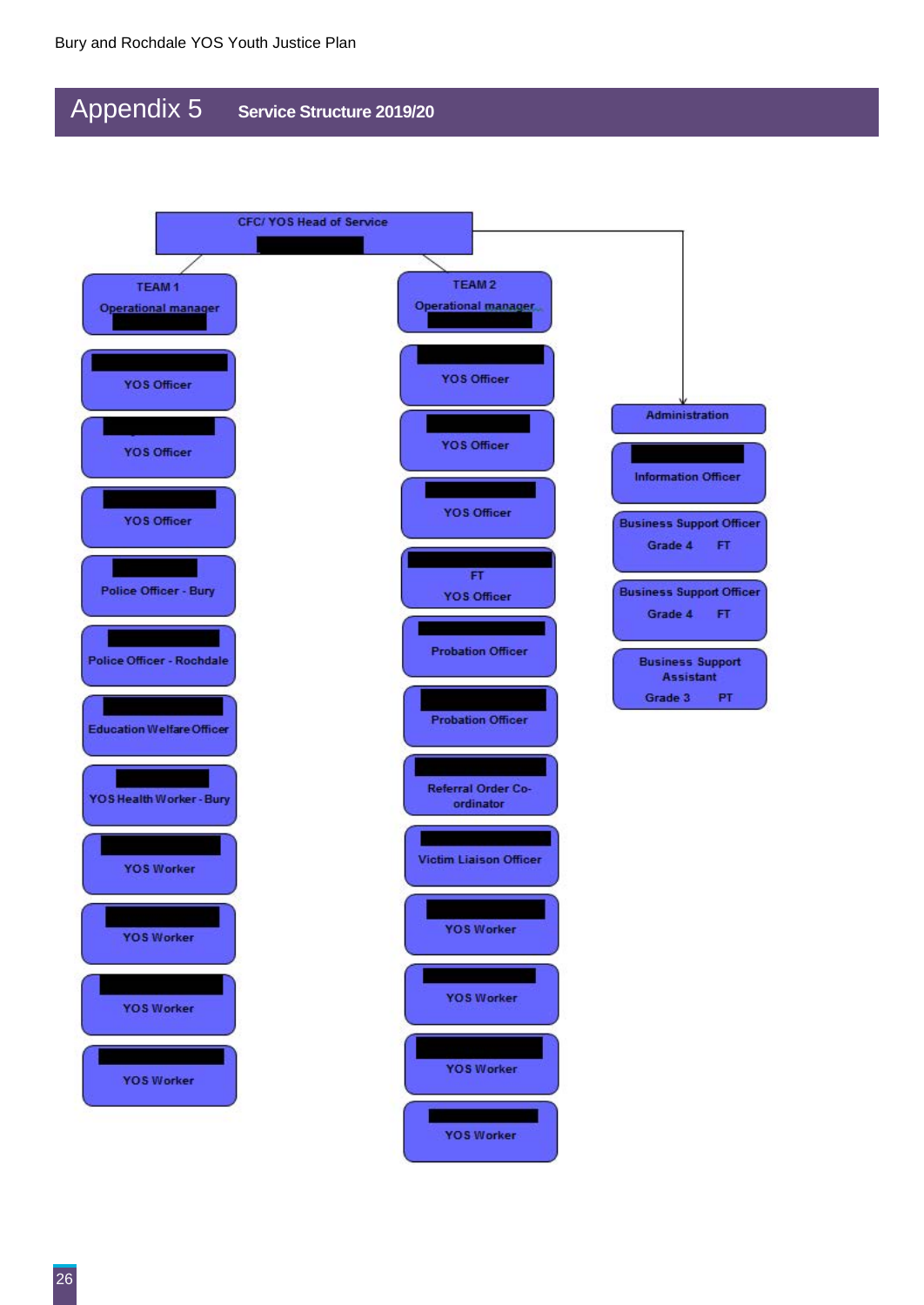### Appendix 6 **Bury and Rochdale YOS Statutory Functions**

#### **Provision of:**

- Case management of Court Orders (Community and Custody) in line with National Standards for Youth **Justice**
- Out of Court Disposals
- Specialist assessment based on criminogenic factors and desistance
- Interventions to reduce re-offending
- Court staffing (Youth, Crown, Remand Courts including Saturday and Bank Holiday working)
- Bail Supervision functions
- Appropriate Adult service for Police interviews (PACE)
- Pre-Sentence Reports for Courts
- Community Volunteers (Referral Order Panels)
- Recruit, train, manage, supervise, and deploy volunteers to carry out statutory functions
- Referral Order Panel Reports
- 'Prevention' services to prevent youth crime
- Anti-Social Behaviour escalation supervision
- Service to victims of youth crime (both young people and adults)
- Delivery of court-ordered reparation to community and victims
- Delivery of Unpaid Work requirements (16/17 year olds)
- Transition services to NPS/CRC
- YJMIS data / management info to Youth Justice Board / Ministry of Justice regarding youth justice cases
- Parenting Orders imposed in the Youth Court (Criminal Matters)
- Case management of Sex Offenders (Assessment, Intervention and Moving On (AIM)) young people under 18
- Remands to Youth Detention Accommodation (RYDA)
- Resettlement of young people after custody

#### **Duty to:**

- Comply with National Standards for Youth Justice
- Comply with arrangements for multi-agency public protection (MAPPA)
- Comply with relevant legislation
- Cooperate with MAPPA and CSP
- Provide and support a Management Board
- Produce and deliver an annual Youth Justice Plan
- Provide assistance to persons determining whether Youth Cautions or Youth Conditional Cautions should be given
- Cooperate with Bury Children's Services and Rochdale Childrens Services to improve wellbeing of children and young people across Bury and Rochdale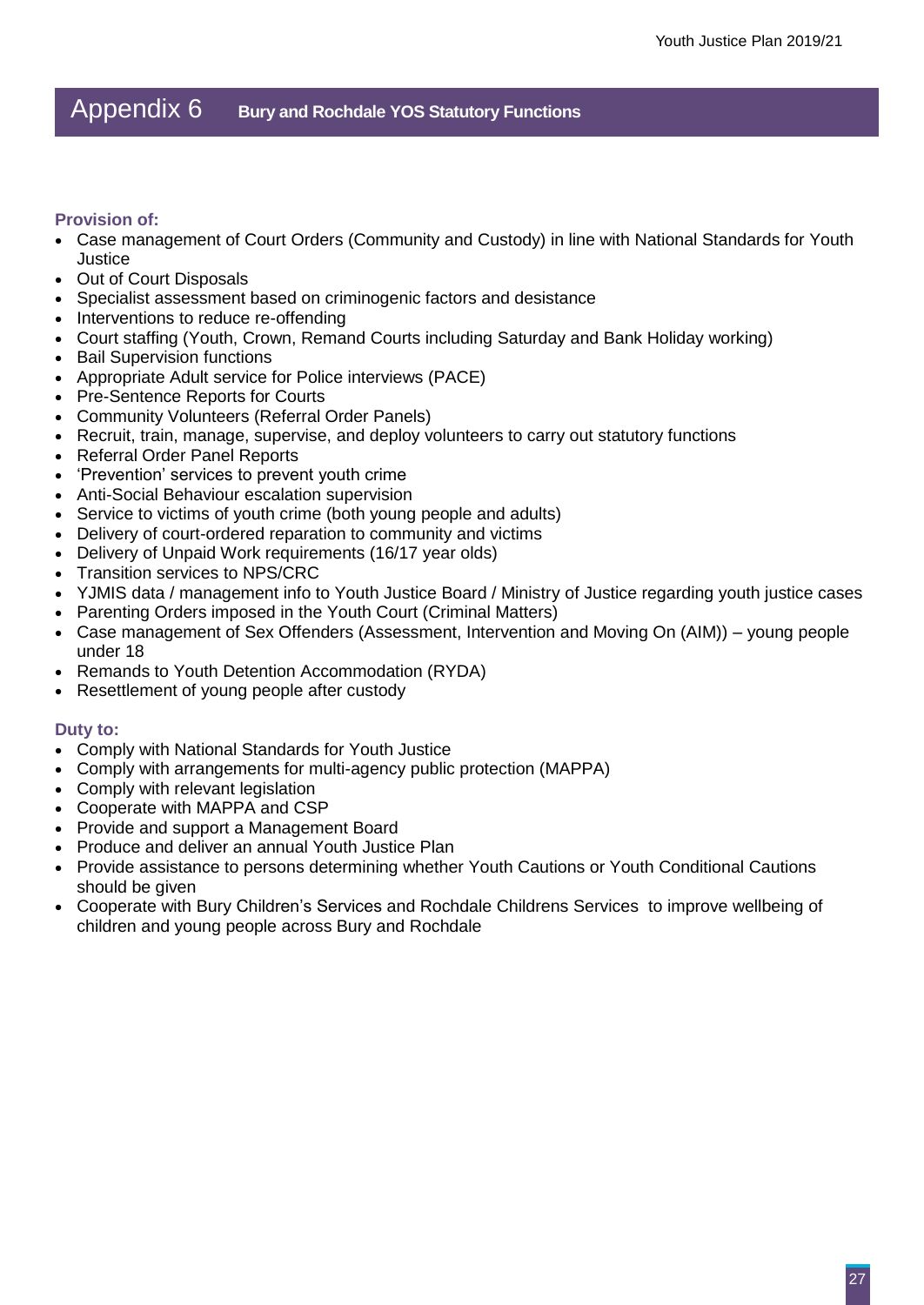## Appendix 7 **Contact Details**

**Jim Hopkinson** Head of Bury and Rochdale YOS [\(jim.hopkinson@rochdale.gov.uk\)](mailto:jim.hopkinson@rochdale.gov.uk)

**Karen Dolton** Co-Chair, Bury and Rochdale Management Board [\(Karen.doulton@bury.gov.uk\)](mailto:Karen.doulton@bury.gov.uk)

**Gail Hopper** Co-Chair, Bury and Rochdale Management Board [\(gail.hopper@rochdale.gov.uk\)](mailto:gail.hopper@rochdale.gov.uk)

**Bury and Rochdale Youth Offending Service**

Fashion Corner 57/59 Drake Street, Rochdale, OL16 1XL

Telephone: 01706 925353